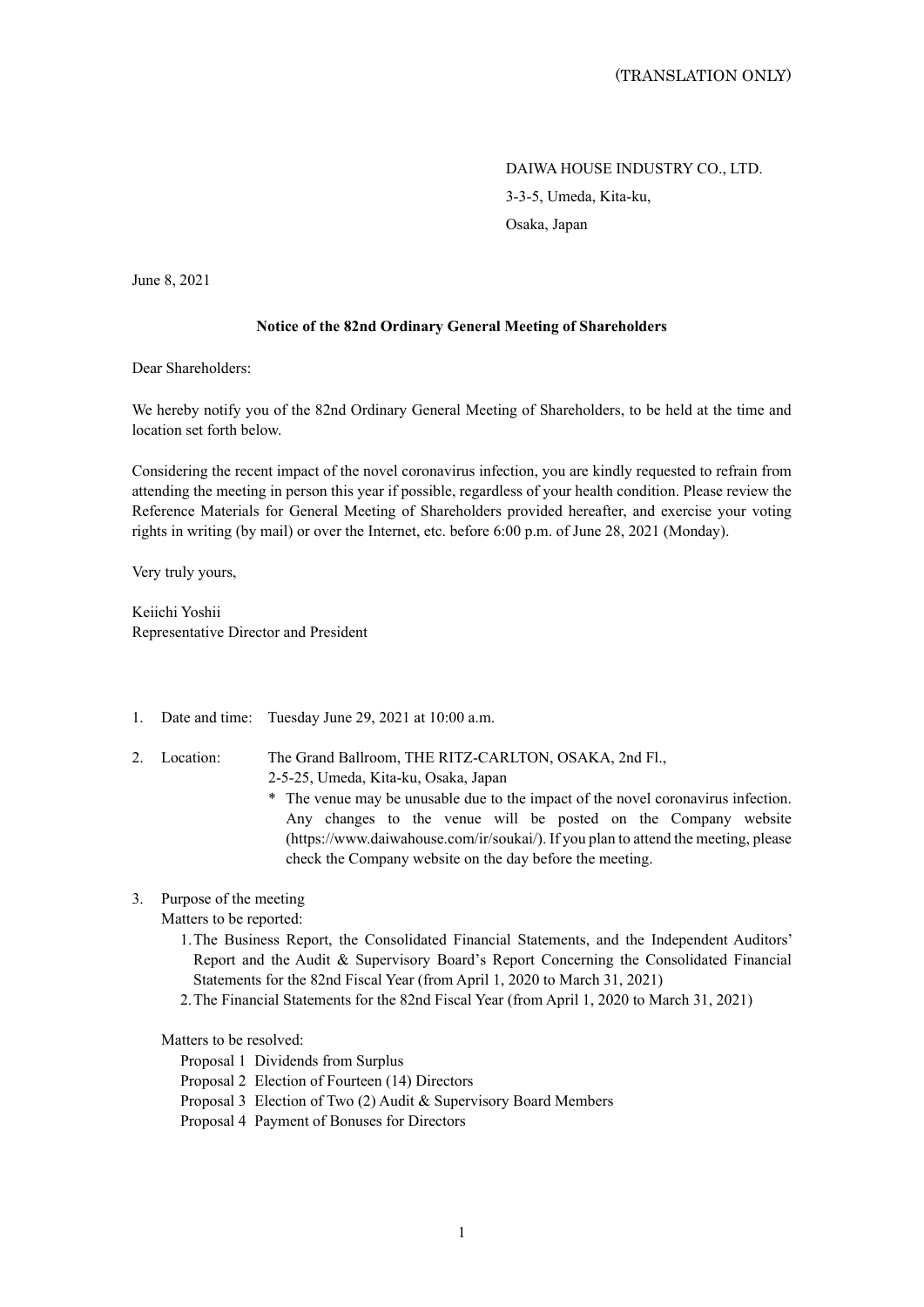# **Regarding the Notice of Resolution of the General Meeting of Shareholders**

Please note that, from the previous year, we no longer send the notice of resolution of the general meeting of shareholders to save resources. The results of the resolutions will be posted on the Company website (https://www.daiwahouse.com/ir/soukai/). We appreciate for your kind understanding.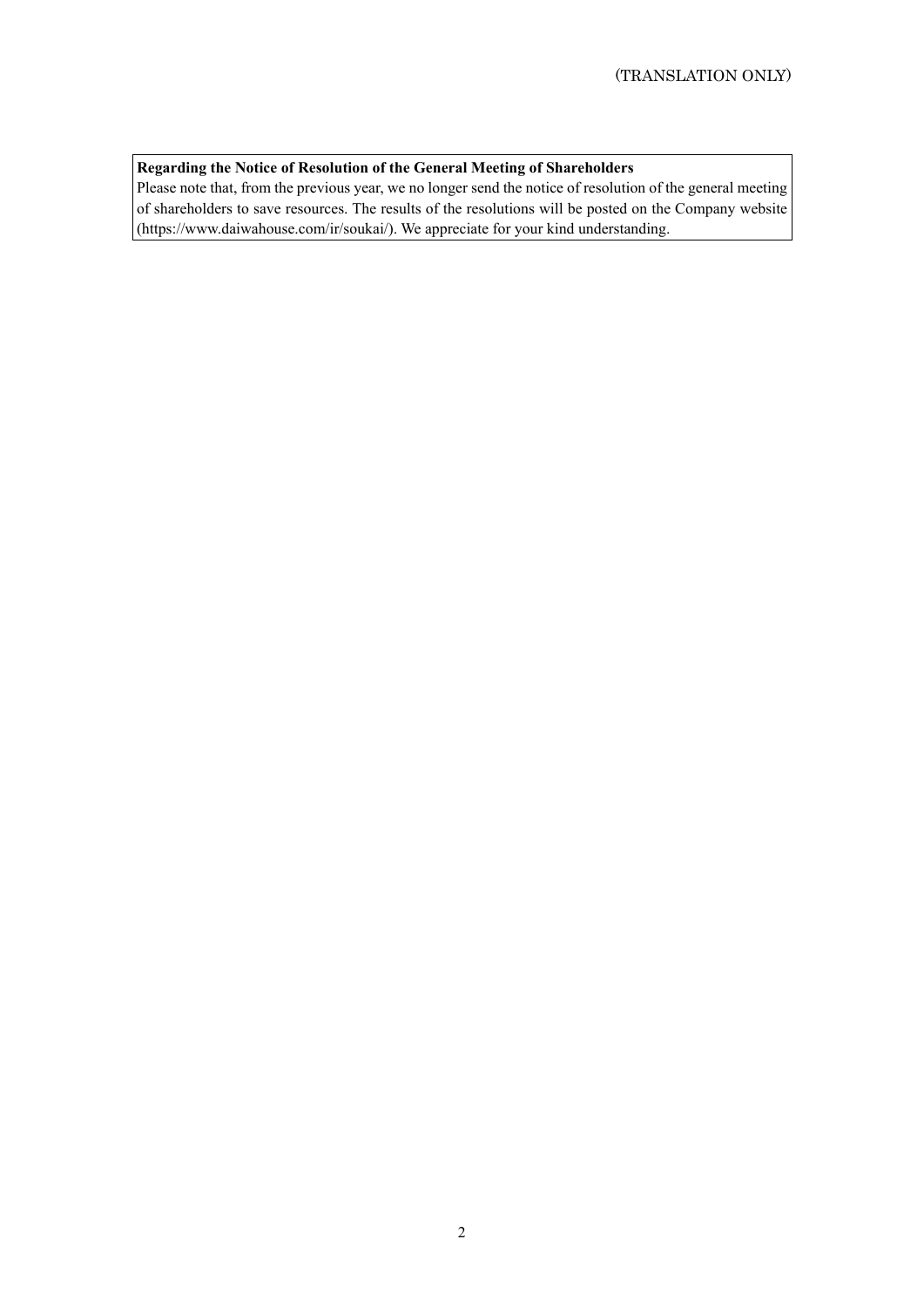## **[Voting in writing]**

Please indicate your approval or disapproval of the proposals in the voting rights exercise form enclosed herein, and return the form to the Company by 6:00 p.m. on Monday, June 28, 2021.

### **[Voting on the Internet]**

Please access the voting website (https://www.web54.net) by entering the voting code and the password provided in the voting rights exercise form enclosed herein, and exercise your voting rights by entering your approval or disapproval of the proposals by 6:00 p.m. on Monday, June 28, 2021, following the instruction on the screen.

As for exercising voting rights via the Internet, please refer to "Guidance for Exercising Voting Rights via the Internet, etc." on page 4.

If you exercise your voting rights both in writing and via the Internet, only the vote via the Internet will be handled as your valid exercise of voting rights.

1. If you exercise your voting rights both by mail and via the Internet, only the vote via the Internet will be handled as your valid exercise of voting rights.

~~~~~~~~~~~~~~~~~~~~~~~~~~~~~~~~~~~~~~~~~~~~~~~~~~~~~~~~~~~~~~~~~~~~~~~~~~~~~~

- 2. The following items are posted over the Internet on the Company website (https://www.daiwahouse.com/), based on the laws and regulations and provisions of Article 16 of the Articles of Incorporation of the Company, and are not provided in the documents attached to this notice of general meeting of shareholders.
	- (i) Matters regarding Stock Acquisition Rights, etc. of the Company
	- (ii) Consolidated Statements of Changes in Net Assets
	- (iii) Notes to the Consolidated Financial Statements
	- (iv) Statements of Changes in Net Assets
	- (v) Notes to the Financial Statements

Therefore, the documents attached to this notice of general meeting of shareholders are part of the objectives audited by the Audit & Supervisory Board Members and the Independent Auditors in the process of making the audit reports.

3. In the event of situations requiring amendments to the Business Report, the Consolidated Financial Statements, the Financial Statements, and the Reference Materials for General Meeting of Shareholders, amended items will be posted over the Internet on the Company website (https://www.daiwahouse.com/).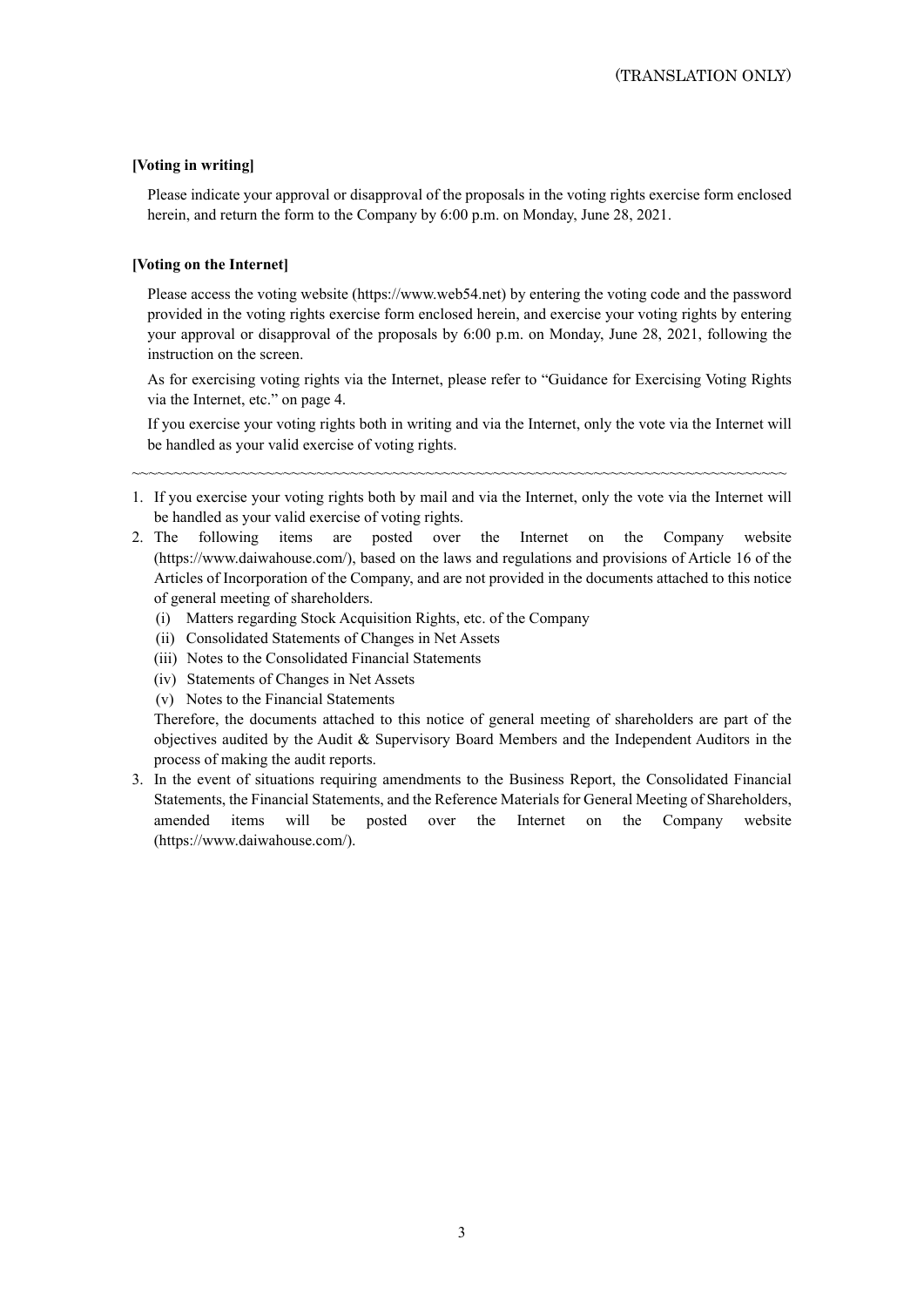### **Guidance for Exercising Voting Rights via the Internet, etc.**

If you exercise your voting rights via the Internet, etc., please note the following items before using it.

- 1. Website for exercising voting rights You can exercise your voting rights via the Internet, only if you use the voting website (https://www.web54.net) designated by the Company.
	- 2. Handling of exercise of voting rights
		- (1) If you exercise your voting rights via the Internet, please use the voting code and the password provided in the voting rights exercise form enclosed herein, and enter your approval or disapproval of the proposals, following the instruction on the screen.
		- (2) The exercise due date via the Internet is 6:00 p.m. on Monday, June 28, 2021, the day before the general meeting of shareholders. We appreciate if you exercise your voting rights earlier.
		- (3) If you exercise your voting rights both in writing and via the Internet, etc., only the vote through the Internet, etc. will be handled as your valid exercise of voting rights.
		- (4) If you exercise your voting rights multiple times via the Internet, etc., then the last vote you submit will be handled as your valid exercise of voting rights.
		- (5) Shareholders shall bear fees (connection fees, etc.) charged by Internet service providers and telecommunications carriers when using the voting website.
	- 3. Handling of password
		- (1) The password used for exercising voting rights at this general meeting of shareholders shall be set anew by the shareholder upon the first access. Please be sure to keep the part of the voting rights exercise form that includes the voting code, and be sure to remember the password you entered. Please note that we cannot answer any inquiries regarding your voting code and password.
		- (2) If you enter the wrong password for a certain number of times, the website will be locked and you will not be able to use it. If you wish to have your password reissued, please follow the instructions on the screen.
	- 4. Using a mobile phone

Any of the following services is available, and the model is required to have an SSL communication function that enables encrypted communication

(i) i-mode (ii) EZweb (iii) Yahoo! Keitai

i-mode corresponds to NTT DOCOMO, INC., EZweb corresponds to KDDI CORPORATION, Yahoo! corresponds to U.S.-based Yahoo! Incorporated, and Yahoo! Keitai corresponds to SoftBank Mobile Corp., each of which is a trademark, registered trademark or service name.

5. Inquiries regarding operation methods of personal computers, etc.

If you are uncertain about how to operate your personal computer, smartphone, mobile phone, etc. for exercising voting rights on this site, please contact below.

Sumitomo Mitsui Trust Bank, Limited, Stock Transfer Agency Web Support Hotline

0120-652-031 (\*Toll Free) (Business hours: from 9:00 to 21:00)

\* The service is available in Japanese only.

### **Electronic Voting Platform**

Institutional investors, only if they apply in advance to use it, may use "Electronic Voting Platform" operated by ICJ, Inc., a joint venture established by TSE and others, as a method for exercising their voting rights electronically, in addition to the aforementioned exercise of their voting rights via the Internet.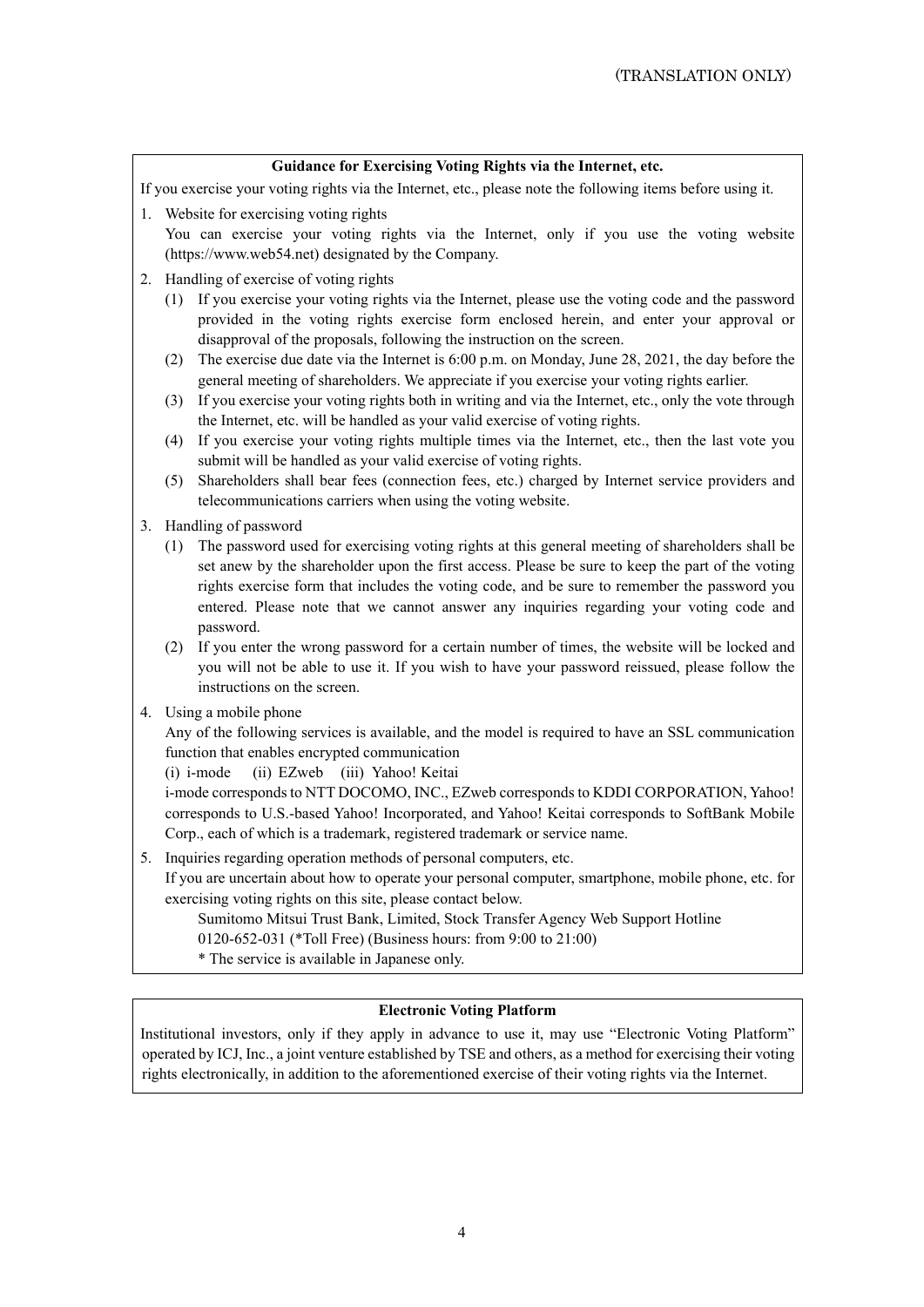## **Reference Materials for General Meeting of Shareholders**

## **Proposals and Reference Information**

### **Proposal 1: Dividends from Surplus**

Taking into account our operating performance for the current fiscal year and future business development, it is proposed that year-end dividends for the 82nd fiscal year be distributed as follows:

- (1) Type of dividend assets Cash
- (2) Allotment of dividend assets and total amount It is proposed that 66 yen be paid out per common share of the Company. Subsequently, the total payment of year-end dividends will be 43,185,188,244 yen. Thus, the annual dividend will be 116 yen per share (increased by 1 yen from the previous fiscal year), including the interim dividend of 50 yen paid on December 7, 2020.
- (3) Effective date of payment of dividends June 30, 2021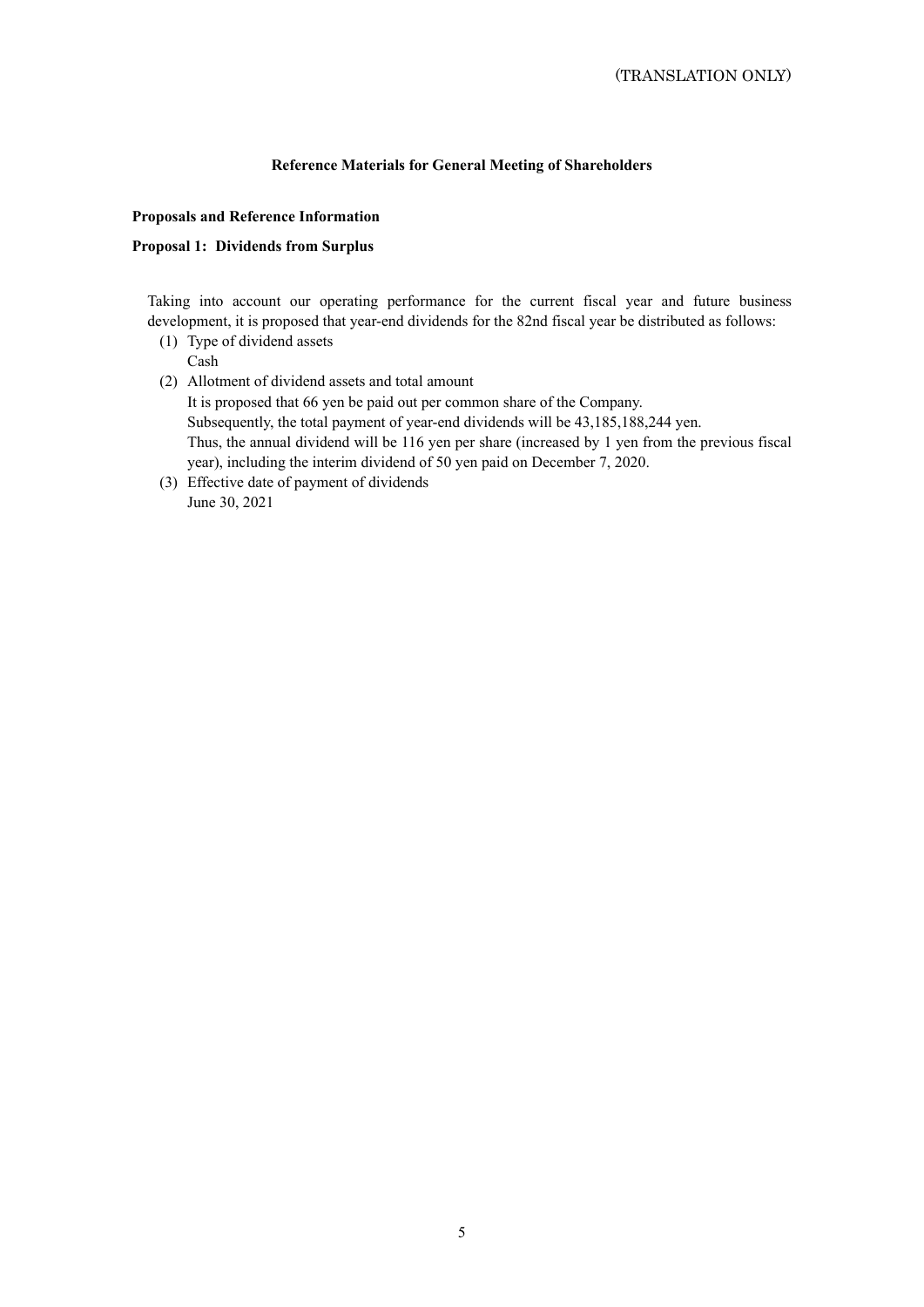## **Proposal 2**: **Election of Fourteen (14) Directors**

At the conclusion of this general meeting of shareholders, the term of office of all Directors (14) will expire. Accordingly, we propose the election of fourteen (14) Directors of which five (5) are Outside Directors.

The Company upholds a policy of having a Board of Directors that comprises diverse directors with differing backgrounds in terms of knowledge, experience and expertise, etc. in order to ensure the effectiveness of the Board of Directors as a whole. In accordance with this policy, we decide nominees for Director following a process of deliberation by the Nomination Advisory Committee chaired by an independent Outside Director, of which Independent Outside Directors form a majority. Also, we have established Independence Standards for Outside Officers as described on page 20; all five (5) nominees for Outside Director in this proposal meet these standards.

The tables on pages 9 through 16 list the nominees for the position of Director.

| No.            | Name                                                  | <b>Current Positions and Main Responsibilities</b><br>in the Company                                                                                     | Attendance at<br>meetings of<br>the Board of<br><b>Directors</b><br>(Attendance rate) |
|----------------|-------------------------------------------------------|----------------------------------------------------------------------------------------------------------------------------------------------------------|---------------------------------------------------------------------------------------|
| 1              | Keiichi Yoshii<br><to be="" reelected=""></to>        | Representative Director and President<br>CEO                                                                                                             | 14 of 14<br>$(100\%)$                                                                 |
| $\overline{2}$ | Takeshi Kosokabe<br><to be="" reelected=""></to>      | Representative Executive Vice President<br><b>CFO</b><br>General Manager, Management Administration<br>Headquarters<br>Head of Related Business Division | 14 of 14<br>$(100\%)$                                                                 |
| 3              | Hirotsugu Otomo<br><to be="" reelected=""></to>       | Director and Managing Executive Officer<br>Head of Single Family Housing Business Division<br>In charge of Livness Business                              | 14 of 14<br>$(100\%)$                                                                 |
| $\overline{4}$ | Tatsuya Urakawa<br><to be="" reelected=""></to>       | Director and Managing Executive Officer<br>Head of General Construction Business Division                                                                | 13 of 14<br>(93%)                                                                     |
| 5              | Kazuhito Dekura<br><to be="" reelected=""></to>       | Director and Managing Executive Officer<br>Head of Apartment Business Division                                                                           | 14 of 14<br>$(100\%)$                                                                 |
| 6              | Yoshinori<br>Ariyoshi<br><to be="" reelected=""></to> | Director and Managing Executive Officer<br>General Manager, Compliance and Quality Assurance<br><b>Promotion Headquarters</b>                            | 13 of 14<br>(93%)                                                                     |
| 7              | Keisuke<br>Shimonishi<br><to be="" reelected=""></to> | Director and Managing Executive Officer<br>Head of Commercial Construction Business Division                                                             | 14 of 14<br>$(100\%)$                                                                 |
| 8              | Nobuya Ichiki<br><to be="" reelected=""></to>         | Director and Managing Executive Officer<br>Head of Overseas Business Division                                                                            | 10 of 10<br>$(100\%)$                                                                 |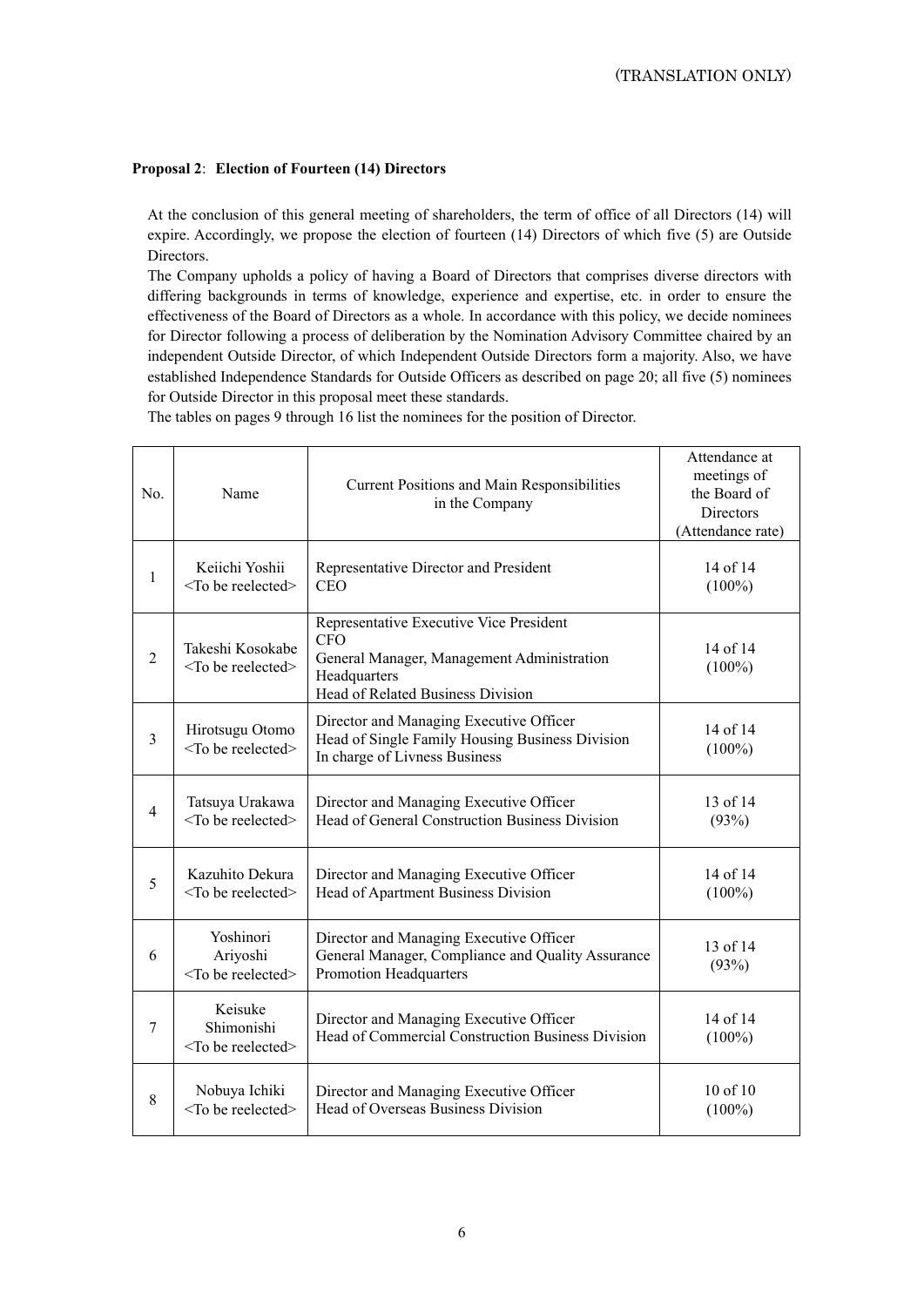| No. | Name                                                       | <b>Current Positions and Main Responsibilities</b><br>in the Company | Attendance at<br>meetings of<br>the Board of<br><b>Directors</b><br>(Attendance rate) |
|-----|------------------------------------------------------------|----------------------------------------------------------------------|---------------------------------------------------------------------------------------|
| 9   | Yoshiyuki Murata<br><to be="" newly<br="">elected&gt;</to> |                                                                      |                                                                                       |
| 10  | Kazuyoshi<br>Kimura<br>$<$ To be reelected $>$             | Director<br><outside><independent></independent></outside>           | 14 of 14<br>$(100\%)$                                                                 |
| 11  | Yutaka Shigemori                                           | Director                                                             | $13$ of $14$                                                                          |
|     | $<$ To be reelected>                                       | <outside> <independent></independent></outside>                      | (93%)                                                                                 |
| 12  | Yukiko Yabu                                                | Director                                                             | 14 of 14                                                                              |
|     | $<$ To be reelected $>$                                    | <outside> <independent></independent></outside>                      | $(100\%)$                                                                             |
| 13  | Yukinori Kuwano                                            | Director                                                             | 10 of 10                                                                              |
|     | $<$ To be reelected $>$                                    | <outside><independent></independent></outside>                       | $(100\%)$                                                                             |
| 14  | Miwa Seki                                                  | Director                                                             | 10 of 10                                                                              |
|     | $<$ To be reelected $>$                                    | <outside> <independent></independent></outside>                      | $(100\%)$                                                                             |

<To be reelected> Candidate to be reelected as Director

<To be newly elected> Candidate to be newly elected as Director

<Outside> Candidate for Outside Director

<Independent> Independent officer reported to the Tokyo Stock Exchange

(Note) Attendance at meetings of the Board of Directors for Mr. Nobuya Ichiki, Mr. Yukinori Kuwano and Ms. Miwa Seki covers the meetings of the Board of Directors held after their assumption of office on June 26, 2020. Mr. Yukinori Kuwano attended as an Audit & Supervisory Board Member all four meetings of the Board of Directors held before his resignation from the office of Audit & Supervisory Board Member on the same date.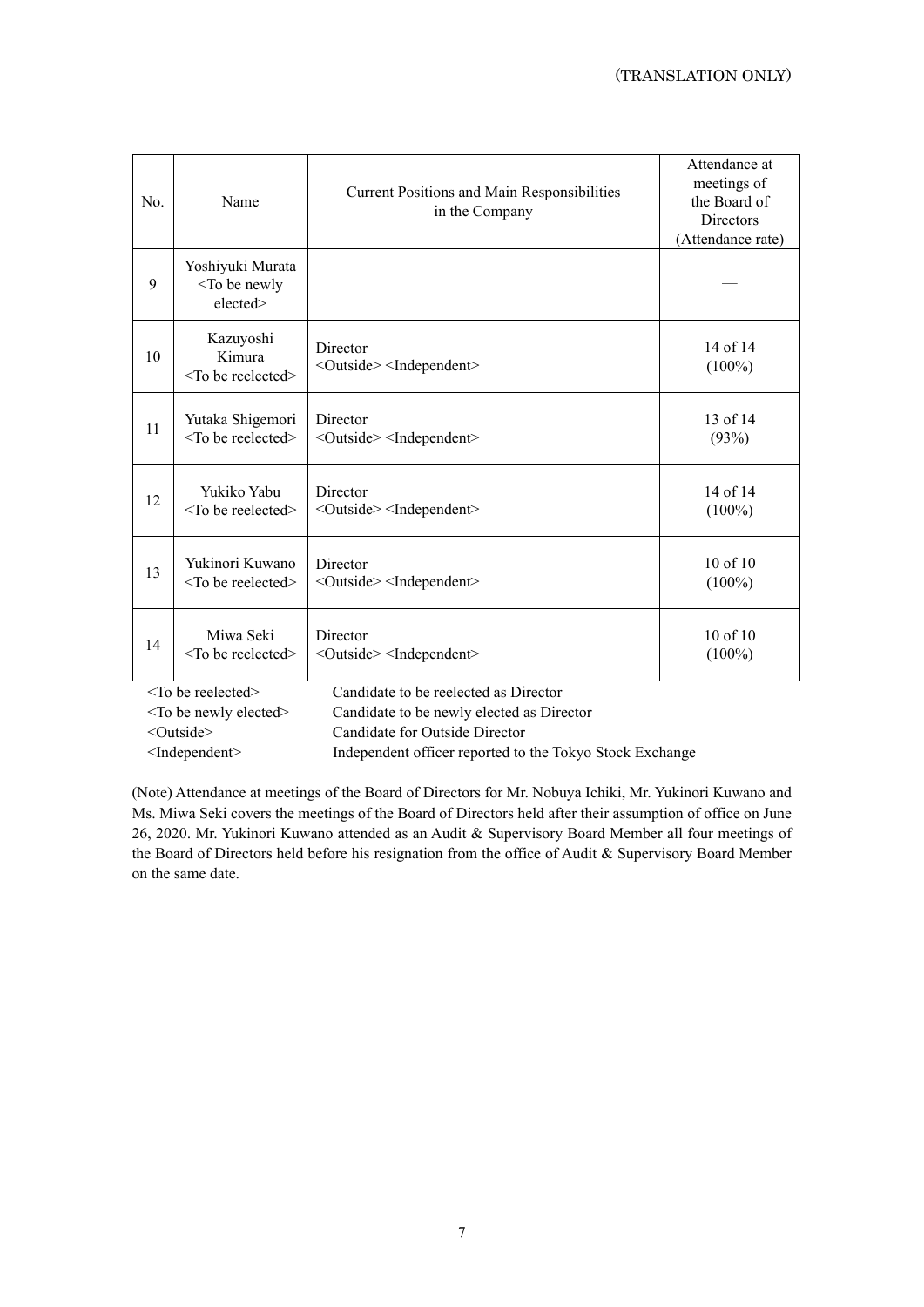| No.            | Name                  | Positions                                            | Management | Finance and<br>Accounting | Legal affairs<br>and Risk<br>management | Technology<br>and R&D | International<br>experience | <b>ESG</b> |
|----------------|-----------------------|------------------------------------------------------|------------|---------------------------|-----------------------------------------|-----------------------|-----------------------------|------------|
| $\mathbf{1}$   | Keiichi Yoshii        | Representative<br>Director and<br>President          |            |                           |                                         |                       |                             |            |
| 2              | Takeshi<br>Kosokabe   | Representative<br><b>Executive Vice</b><br>President |            |                           |                                         |                       |                             |            |
| 3              | Hirotsugu<br>Otomo    | Director and<br>Managing Executive<br>Officer        |            |                           |                                         |                       |                             |            |
| $\overline{4}$ | Tatsuya<br>Urakawa    | Director and<br>Managing Executive<br>Officer        |            |                           |                                         |                       |                             |            |
| 5              | Kazuhito<br>Dekura    | Director and<br>Managing Executive<br>Officer        |            |                           |                                         |                       |                             |            |
| 6              | Yoshinori<br>Ariyoshi | Director and<br>Managing Executive<br>Officer        |            |                           |                                         |                       |                             |            |
| $\tau$         | Keisuke<br>Shimonishi | Director and<br>Managing Executive<br>Officer        |            |                           |                                         |                       |                             |            |
| 8              | Nobuya Ichiki         | Director and<br>Managing Executive<br>Officer        |            |                           |                                         |                       |                             |            |
| 9              | Yoshiyuki<br>Murata   |                                                      |            |                           |                                         |                       |                             |            |
| 10             | Kazuyoshi<br>Kimura   | <b>Outside Director</b>                              |            |                           |                                         |                       |                             |            |
| 11             | Yutaka<br>Shigemori   | <b>Outside Director</b>                              |            |                           |                                         |                       |                             |            |
| 12             | Yukiko Yabu           | <b>Outside Director</b>                              |            |                           |                                         | ●                     |                             |            |
| 13             | Yukinori<br>Kuwano    | <b>Outside Director</b>                              |            |                           |                                         |                       |                             |            |
| 14             | Miwa Seki             | <b>Outside Director</b>                              |            |                           |                                         |                       | æ                           |            |

Expertise and experience of nominees for the position of Director (Skill matrix)

(Note) The above table shows the areas of expertise the Company particularly expects of nominees for Director.

The item "Legal affairs and Risk management" represents the Company's expectation that all Executive Directors including Heads of the Business Divisions will appropriately conduct risk management not only in terms of sales and marketing, but also in business operation, in line with the full-scale operation of a business division system.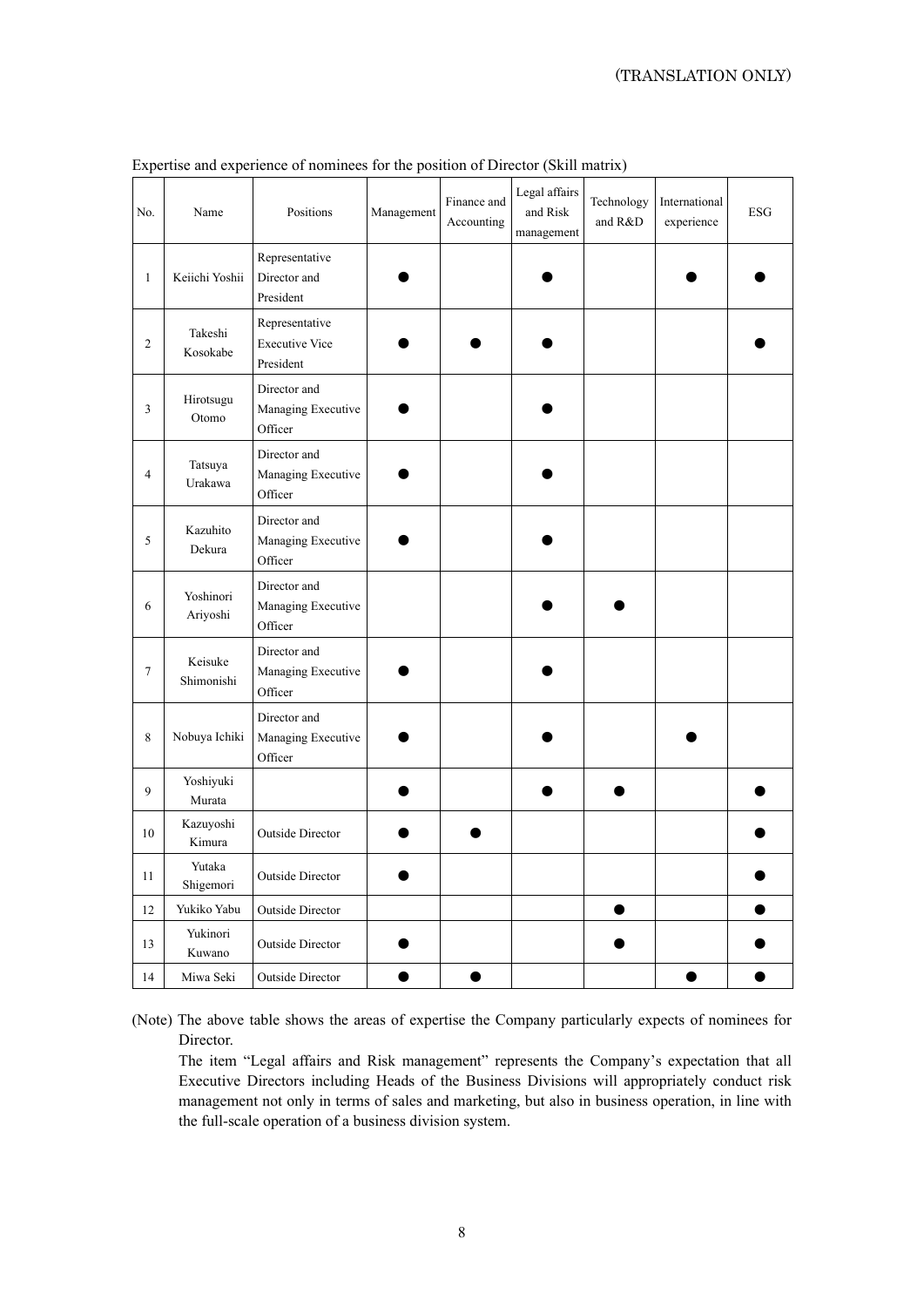| No. of nominee                                                                                          | Keiichi Yoshii                                                                                                         | (Date of birth: May 27, 1958)                                                                                                                                                                                                                                                                                                                                                                                                                                                                                                                                                                                                                                                                                                                                                                                             | No. of the Company's<br>shares held by nominee: 25,398 shares |  |  |
|---------------------------------------------------------------------------------------------------------|------------------------------------------------------------------------------------------------------------------------|---------------------------------------------------------------------------------------------------------------------------------------------------------------------------------------------------------------------------------------------------------------------------------------------------------------------------------------------------------------------------------------------------------------------------------------------------------------------------------------------------------------------------------------------------------------------------------------------------------------------------------------------------------------------------------------------------------------------------------------------------------------------------------------------------------------------------|---------------------------------------------------------------|--|--|
| $<$ To be reelected $>$<br>Attendance at meetings of<br>the Board of Directors<br>14 of 14<br>$(100\%)$ | June 1990<br>April 2010<br>June $2011$<br>April 2013<br>May 2013<br>April 2014<br>April 2016<br>Nov. 2017<br>June 2019 | Brief personal history, position and responsibility in the Company,<br>and significant concurrent positions<br>Joined the Company<br><b>Executive Officer</b><br>Director and Senior Executive Officer<br>General Manager, Overseas Division<br>In charge of Overseas Business<br>Director and Managing Executive Officer<br>Tokyo Head Branch Manager<br>Head of Overseas Business<br>Deputy General Manager, Marketing Headquarters<br>General Manager, Kanto Regional Business Unit<br>Director and Senior Managing Executive Officer<br>General Manager, Marketing Headquarters<br><b>Supervising Overseas Business</b><br>General Manager, Tokyo Regional Business Unit<br>General Manager, Kitakanto Regional Business Unit<br>Representative Director and President (Current)<br>C <sub>O</sub> O<br>CEO (Current) |                                                               |  |  |
|                                                                                                         | Reason for nomination of the person as Director                                                                        |                                                                                                                                                                                                                                                                                                                                                                                                                                                                                                                                                                                                                                                                                                                                                                                                                           |                                                               |  |  |

After assuming the position of Representative Director and President, he has promoted the policies of "Strategy for No. 1 share in each business," "Further promotion of overseas businesses," and "Human resource development," and worked tirelessly to build a foundation for growth by leading the Company's transition to a business division system to strengthen management. Accordingly, the Company expects that he will continue demonstrating managerial skills and excellent leadership for the continuous growth and improvement of the corporate value of the Group in the future.

| No. of nominee<br>2                                                                                         |                                                                                                                                                                   | Takeshi Kosokabe<br>(Date of birth: May 13, 1957)                                                                                                                                                                                                                                                                                                                                                                                                                                                                                                                                                                                                                                                                                                                                                                                                    | No. of the Company's<br>shares held by nominee: 28,605 shares |
|-------------------------------------------------------------------------------------------------------------|-------------------------------------------------------------------------------------------------------------------------------------------------------------------|------------------------------------------------------------------------------------------------------------------------------------------------------------------------------------------------------------------------------------------------------------------------------------------------------------------------------------------------------------------------------------------------------------------------------------------------------------------------------------------------------------------------------------------------------------------------------------------------------------------------------------------------------------------------------------------------------------------------------------------------------------------------------------------------------------------------------------------------------|---------------------------------------------------------------|
| $<$ To be reelected $>$<br>Attendance at meetings of<br>the Board of Directors<br>$14$ of $14$<br>$(100\%)$ | April 1980<br>April 2004<br>April 2006<br>June 2006<br>June 2009<br>June $2010$<br>April 2012<br>April 2015<br>June 2015<br>April 2019<br>June 2019<br>April 2021 | Brief personal history, position and responsibility in the Company,<br>and significant concurrent positions<br>Joined the Company<br><b>Executive Officer</b><br>Senior Executive Officer<br>Retired as Senior Executive Officer<br>Representative Director and President, Daiwa House REIT Management Co.,<br>Ltd.<br>Senior Executive Officer of the Company<br>General Manager, Accounting Department, Management Administration<br>Headquarters<br>Director and Senior Executive Officer<br>Director and Managing Executive Officer<br>Director and Senior Managing Executive Officer<br>CFO (Current)<br>Representative Director and Senior Managing Executive Officer<br>General Manager, Management Administration Headquarters (Current)<br>Representative Executive Vice President (Current)<br>Head of Related Business Division (Current) |                                                               |
| Reason for nomination of the person as Director                                                             |                                                                                                                                                                   |                                                                                                                                                                                                                                                                                                                                                                                                                                                                                                                                                                                                                                                                                                                                                                                                                                                      |                                                               |

He has accumulated experience from working in the accounting department and as Representative Director of a group company, and after assuming the position of Representative Director of the Company, he has been mainly serving as CFO and General Manager of Management Administration Headquarters, strengthening governance and striving to improve the corporate value of the Company Group. Accordingly, the Company expects that he will continue exercising managerial skills by utilizing his broad knowledge and experience in the future.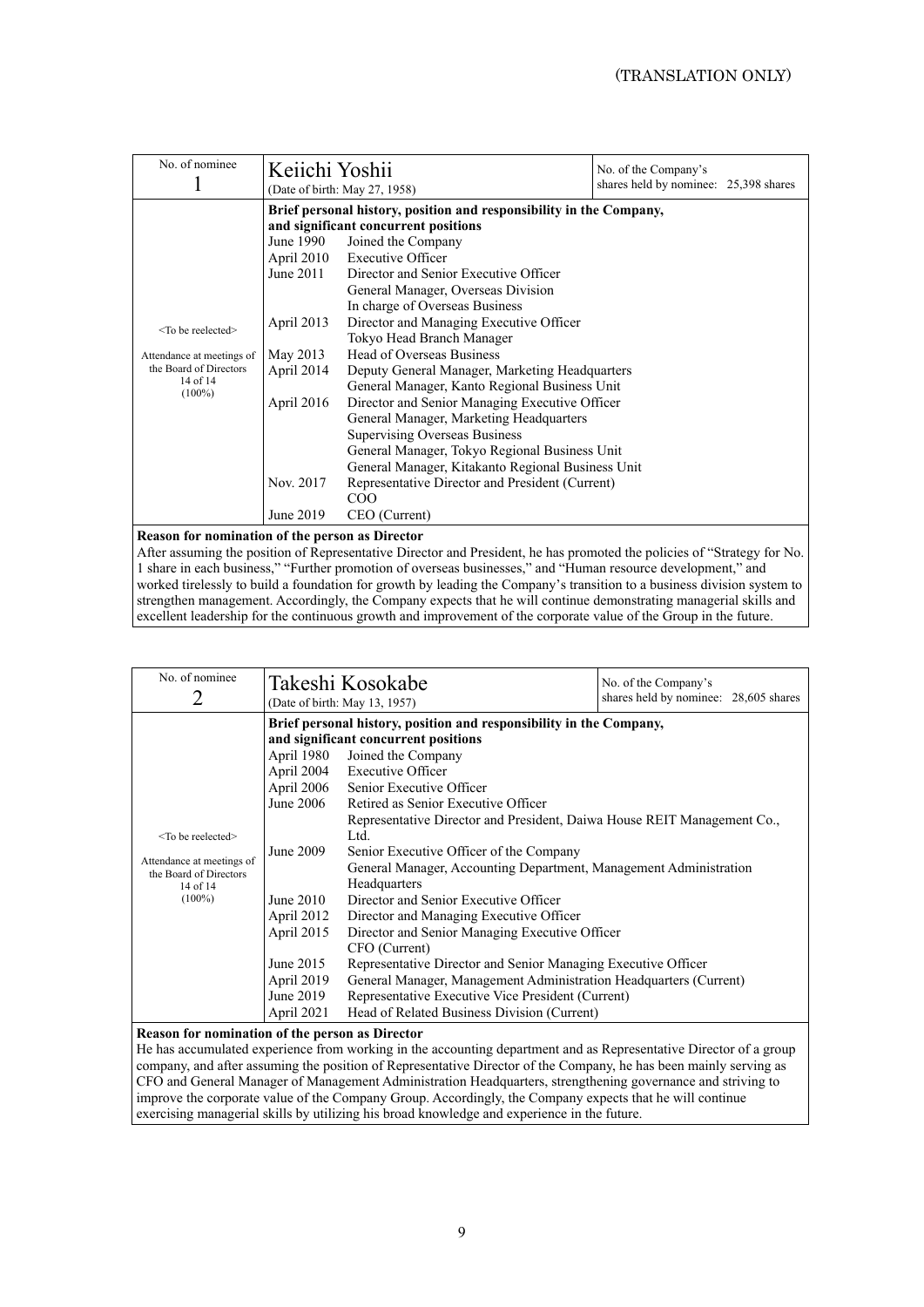| No. of nominee                                      |             | Hirotsugu Otomo<br>No. of the Company's<br>shares held by nominee: 28,730 shares<br>(Date of birth: Aug. 31, 1959) |  |  |
|-----------------------------------------------------|-------------|--------------------------------------------------------------------------------------------------------------------|--|--|
|                                                     |             | Brief personal history, position and responsibility in the Company,<br>and significant concurrent positions        |  |  |
|                                                     | Dec. 1984   | Joined the Company                                                                                                 |  |  |
| $<$ To be reelected $>$                             | April 2011  | <b>Executive Officer</b>                                                                                           |  |  |
|                                                     | April 2014  | Senior Executive Officer                                                                                           |  |  |
| Attendance at meetings of<br>the Board of Directors | April 2015  | Managing Executive Officer                                                                                         |  |  |
| 14 of $14$                                          | April 2016  | General Manager, Chubu and Shinetsu Regional Business Unit                                                         |  |  |
| $(100\%)$                                           | June $2016$ | Director and Managing Executive Officer (Current)                                                                  |  |  |
|                                                     |             | In charge of General Housing Business                                                                              |  |  |
|                                                     | April 2019  | In charge of Livness Business (Current)                                                                            |  |  |
|                                                     | Oct. 2020   | Head of Single Family Housing Business Division (Current)                                                          |  |  |

### **Reason for nomination of the person as Director**

He has accumulated experience from working in the marketing department, and after assuming the position of Director of the Company, he has been mainly in charge of general housing business and livness business, striving to improve the corporate value of the Company Group. Accordingly, the Company expects that he will continue exercising managerial skills by utilizing his broad knowledge and experience in the future.

| No. of nominee                                                                                                                                                                                                                                                                                                                                                                                                                                                                                                                                                                               | Tatsuya Urakawa<br>No. of the Company's<br>shares held by nominee: 15,274 shares<br>(Date of birth: Feb. 22, 1961) |  |  |  |  |
|----------------------------------------------------------------------------------------------------------------------------------------------------------------------------------------------------------------------------------------------------------------------------------------------------------------------------------------------------------------------------------------------------------------------------------------------------------------------------------------------------------------------------------------------------------------------------------------------|--------------------------------------------------------------------------------------------------------------------|--|--|--|--|
|                                                                                                                                                                                                                                                                                                                                                                                                                                                                                                                                                                                              | Brief personal history, position and responsibility in the Company,<br>and significant concurrent positions        |  |  |  |  |
| Joined the Company<br>Jan. 1985<br>Executive Officer<br>April 2009<br>$<$ To be reelected $>$<br>April 2011<br>Senior Executive Officer<br>Attendance at meetings of<br>April 2013<br>Managing Executive Officer<br>the Board of Directors<br>Tokyo Head Branch, General Manager, Construction Business Division<br>13 of 14<br>(93%)<br>General Manager, General Construction Promotion Division<br>In charge of General Construction Operations<br>June 2017<br>Director and Managing Executive Officer (Current)<br>Head of General Construction Business Division (Current)<br>Oct. 2020 |                                                                                                                    |  |  |  |  |
| Reason for nomination of the person as Director<br>He has accumulated experience from working in the marketing department, and after assuming the position of<br>Director of the Company, he has been in charge of General Construction Operations, striving to improve the                                                                                                                                                                                                                                                                                                                  |                                                                                                                    |  |  |  |  |

Director of the Company, he has been in charge of General Construction Operations, striving to improve the corporate value of the Company Group. Accordingly, the Company expects that he will continue exercising managerial skills by utilizing his broad knowledge and experience in the future.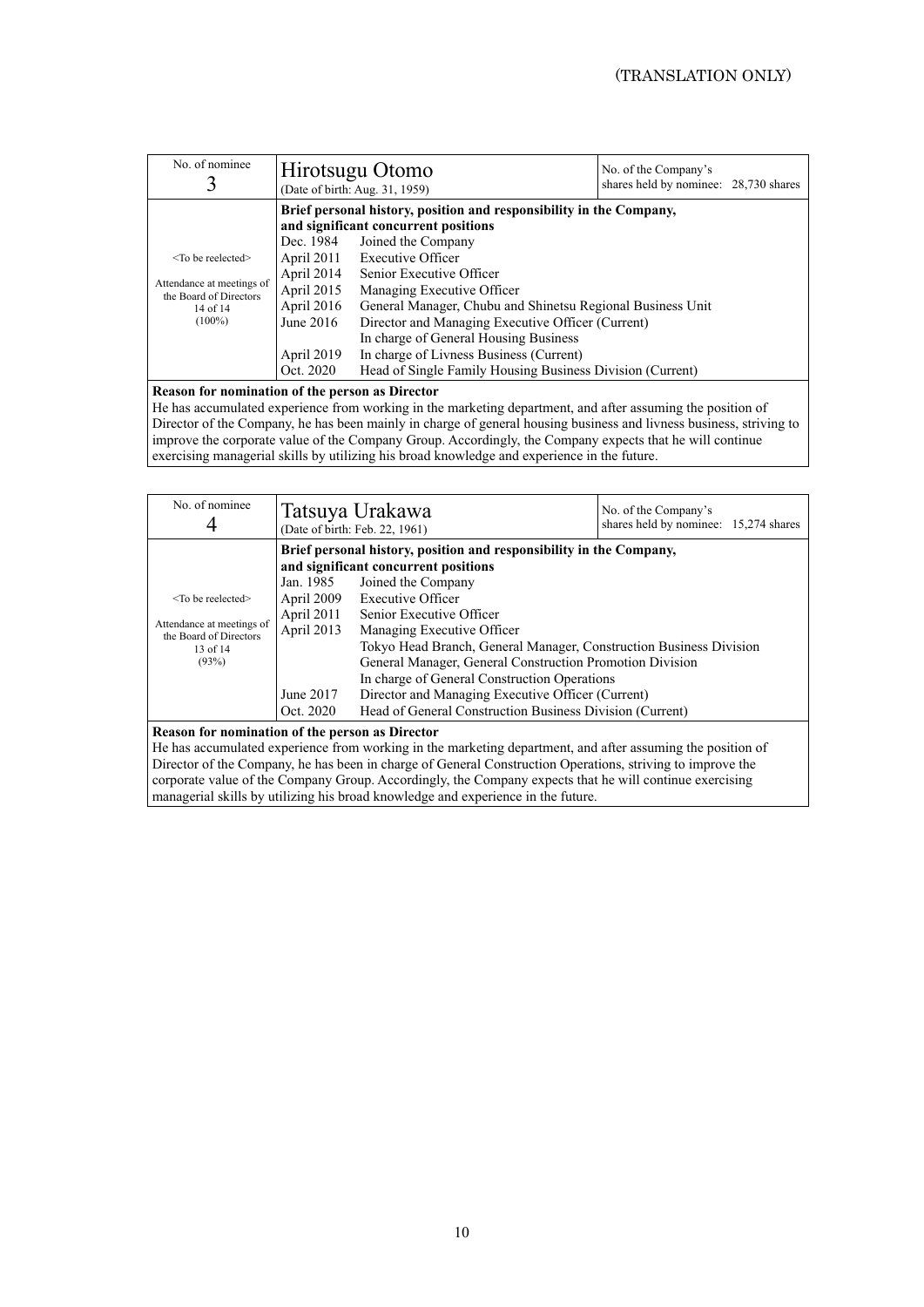| No. of nominee<br>5          |            | Kazuhito Dekura<br>(Date of birth: Aug. 26, 1961)                                                           | No. of the Company's<br>shares held by nominee:<br>15,958 shares |  |  |  |  |
|------------------------------|------------|-------------------------------------------------------------------------------------------------------------|------------------------------------------------------------------|--|--|--|--|
|                              |            | Brief personal history, position and responsibility in the Company,<br>and significant concurrent positions |                                                                  |  |  |  |  |
|                              | April 1988 | Joined the Company                                                                                          |                                                                  |  |  |  |  |
|                              | April 2012 | <b>Executive Officer</b>                                                                                    |                                                                  |  |  |  |  |
|                              | April 2014 | Senior Executive Officer                                                                                    |                                                                  |  |  |  |  |
|                              | April 2015 | Managing Executive Officer                                                                                  |                                                                  |  |  |  |  |
|                              | April 2017 | General Manager, Commercial Construction Promotion Department (In charge                                    |                                                                  |  |  |  |  |
|                              |            | of West Japan region)                                                                                       |                                                                  |  |  |  |  |
|                              | June 2017  | Director and Managing Executive Officer (Current)                                                           |                                                                  |  |  |  |  |
|                              | Nov. 2017  | Tokyo Head Branch Manager                                                                                   |                                                                  |  |  |  |  |
| <to be="" reelected=""></to> |            | General Manager, Tokyo Regional Business Unit                                                               |                                                                  |  |  |  |  |
| Attendance at meetings of    | April 2018 | Jointly in charge of Rental Apartment Headquarters                                                          |                                                                  |  |  |  |  |
| the Board of Directors       |            | General Manager, Rental Apartment Promotion Department (In charge of                                        |                                                                  |  |  |  |  |
| 14 of 14<br>$(100\%)$        |            | Hokkaido, Tohoku, Saitama, Gunma, and Tochigi regions)                                                      |                                                                  |  |  |  |  |
|                              | Oct. 2018  | In charge of Rental Apartment Headquarters                                                                  |                                                                  |  |  |  |  |
|                              |            | General Manager, Rental Apartment Promotion Department (In charge of East                                   |                                                                  |  |  |  |  |
|                              |            | Japan region)                                                                                               |                                                                  |  |  |  |  |
|                              | Feb. 2019  | General Manager, Rental Apartment Promotion Department (In charge of                                        |                                                                  |  |  |  |  |
|                              |            | North Kanto, Saitama, and Chiba regions)                                                                    |                                                                  |  |  |  |  |
|                              | April 2020 | General Manager, Rental Apartment Promotion Department (In charge of                                        |                                                                  |  |  |  |  |
|                              |            | Hokkaido · Northeast, and North Kanto regions)                                                              |                                                                  |  |  |  |  |
|                              | Oct. 2020  | Head of Apartment Business Division (Current)                                                               |                                                                  |  |  |  |  |
|                              |            | General Manager, Apartment Promotion Division (In charge of Hokkaido ·                                      |                                                                  |  |  |  |  |
|                              |            | Northeast, and North Kanto regions) (Current)                                                               |                                                                  |  |  |  |  |

**Reason for nomination of the person as Director** 

He has accumulated experience from working in the marketing department, and after assuming the position of Director of the Company, he has been mainly in charge of Rental Apartment Headquarters, striving to improve the corporate value of the Company Group. Accordingly, the Company expects that he will continue exercising managerial skills by utilizing his broad knowledge and experience in the future.

| No. of nominee<br>6                                                                                 |                                                                                             | Yoshinori Ariyoshi<br>No. of the Company's<br>shares held by nominee: 11,923 shares<br>(Date of birth: July 31, 1958)                                                                                                                                                                                                                                                                                                                                                                                                                                                                                                                                                                               |  |  |  |
|-----------------------------------------------------------------------------------------------------|---------------------------------------------------------------------------------------------|-----------------------------------------------------------------------------------------------------------------------------------------------------------------------------------------------------------------------------------------------------------------------------------------------------------------------------------------------------------------------------------------------------------------------------------------------------------------------------------------------------------------------------------------------------------------------------------------------------------------------------------------------------------------------------------------------------|--|--|--|
| $<$ To be reelected $>$<br>Attendance at meetings of<br>the Board of Directors<br>13 of 14<br>(93%) | April 1982<br>April 2015<br>April 2017<br>June 2017<br>Oct. 2018<br>April 2019<br>Aug. 2019 | Brief personal history, position and responsibility in the Company,<br>and significant concurrent positions<br>Joined the Company<br>April 2014 Executive Officer<br>General Manager, Central Research Laboratory, Technology Headquarters<br>Senior Executive Officer<br>In charge of Residential Product Development<br>Director and Managing Executive Officer (Current)<br>Jointly in charge of the Environment<br>Head of Future Co-creation Center<br>In charge of Quality Assurance Division, Technology Headquarters<br>General Manager, Compliance and Quality Assurance Promotion Headquarters<br>(Current)<br>In charge of Compliance and Quality Assurance Promotion Division (Current) |  |  |  |
|                                                                                                     |                                                                                             | In charge of Specification Supervision (Current)                                                                                                                                                                                                                                                                                                                                                                                                                                                                                                                                                                                                                                                    |  |  |  |

### **Reason for nomination of the person as Director**

He has accumulated experience from working in the technology department, and after assuming the position of Director of the Company, he has been mainly served as General Manager of Central Research Laboratory and been in charge of Housing Product Development, striving to develop new products and improve quality. The Company expects that he will work to strengthen the quality assurance function and the compliance system of the whole manufacturing process by utilizing his knowledge and experience in the future.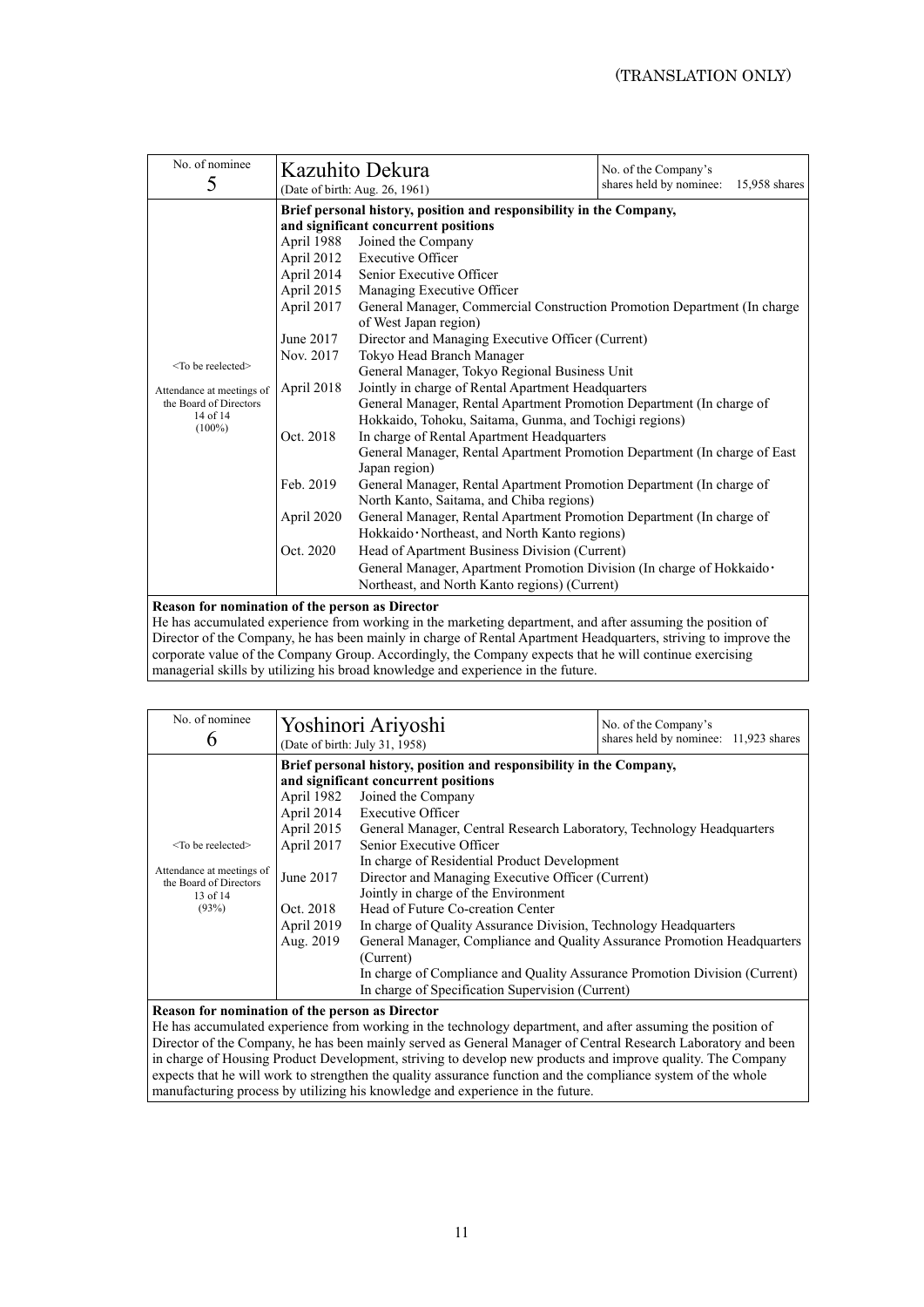| Brief personal history, position and responsibility in the Company,<br>and significant concurrent positions<br>April 1981<br>Joined the Company<br>April 2013 Executive Officer<br>March 2014 Fukuoka Branch Manager<br>General Manager, Kyushu Regional Business Unit<br>$<$ To be reelected $>$<br>Senior Executive Officer<br>April 2016<br>General Manager, Commercial Construction Promotion Department                                                                                                                                                                                 | No. of nominee            | Keisuke Shimonishi<br>No. of the Company's<br>shares held by nominee:<br>$11,440$ shares<br>(Date of birth: Oct. 19, 1958) |  |  |  |  |
|----------------------------------------------------------------------------------------------------------------------------------------------------------------------------------------------------------------------------------------------------------------------------------------------------------------------------------------------------------------------------------------------------------------------------------------------------------------------------------------------------------------------------------------------------------------------------------------------|---------------------------|----------------------------------------------------------------------------------------------------------------------------|--|--|--|--|
| the Board of Directors<br>April 2017<br>Managing Executive Officer<br>$14$ of $14$<br>April 2018<br>In charge of Commercial Construction Headquarters<br>$(100\%)$<br>June 2018<br>Director and Managing Executive Officer (Current)<br>General Manager, Commercial Construction Promotion Department (In charge<br>Nov. 2019<br>of South Kanto region)<br>Oct. 2020<br>Head of Commercial Construction Business Division (Current)<br>General Manager, Commercial Construction Promotion Division, Commercial<br>Construction Business Division (In charge of South Kanto region) (Current) | Attendance at meetings of | March 2017                                                                                                                 |  |  |  |  |

### **Reason for nomination of the person as Director**

He has accumulated experience from working in the marketing department, and after assuming the position of Director of the Company, he has been in charge of Commercial Construction Headquarters, striving to improve the corporate value of the Company Group. Accordingly, the Company expects that he will exercise managerial skills by utilizing his broad knowledge and experience in the future.

| No. of nominee<br>8                                                                                         | Nobuya Ichiki                                                                                                                                      | (Date of birth: June 23, 1956)                                                                                                                                                                                                                                                                                                                                                                                                                                                                                                                                                                                                                                                                                                                                                                                                                                                               | No. of the Company's<br>shares held by nominee: | $1,237$ shares |
|-------------------------------------------------------------------------------------------------------------|----------------------------------------------------------------------------------------------------------------------------------------------------|----------------------------------------------------------------------------------------------------------------------------------------------------------------------------------------------------------------------------------------------------------------------------------------------------------------------------------------------------------------------------------------------------------------------------------------------------------------------------------------------------------------------------------------------------------------------------------------------------------------------------------------------------------------------------------------------------------------------------------------------------------------------------------------------------------------------------------------------------------------------------------------------|-------------------------------------------------|----------------|
| $<$ To be reelected $>$<br>Attendance at meetings of<br>the Board of Directors<br>$10$ of $10$<br>$(100\%)$ | April 1979<br>April 2009<br>April 2012<br>June $2016$<br>July 2016<br>April 2019<br>April 2020<br>June 2020<br>July 2020<br>Oct. 2020<br>Nov. 2020 | Brief personal history, position and responsibility in the Company,<br>and significant concurrent positions<br>Joined Mitsubishi Corporation<br>General Manager, Manila Branch<br>President, The Japanese Chamber of Commerce and Industry of the<br>Philippines, Inc.<br>Director, Ayala Corporation<br>Senior Vice President, Unit Manager, Overseas Real Estate Unit, Mitsubishi<br>Corporation<br>Retired from Mitsubishi Corporation<br>Joined the Company<br>Senior Executive Officer<br>General Manager, Fourth Department, Overseas Division<br>In charger of Overseas Strategy<br>Managing Executive Officer<br>Director and Managing Executive Officer (Current)<br>Head of North, Central and South America Business Department, Head of<br>Oceania Business Department (Current)<br>Head of Overseas Business Division (Current)<br>Head of Europe Business Department (Current) |                                                 |                |

#### **Reason for nomination of the person as Director**

He has accumulated experience from businesses overseas at globally operating companies, and after joining the Company, he has been in charge of overseas businesses and striving to improve the corporate value of the Company Group. Accordingly, the Company expects that he will continue striving to further promote overseas businesses by utilizing his abundant knowledge and experience based on his career in the future.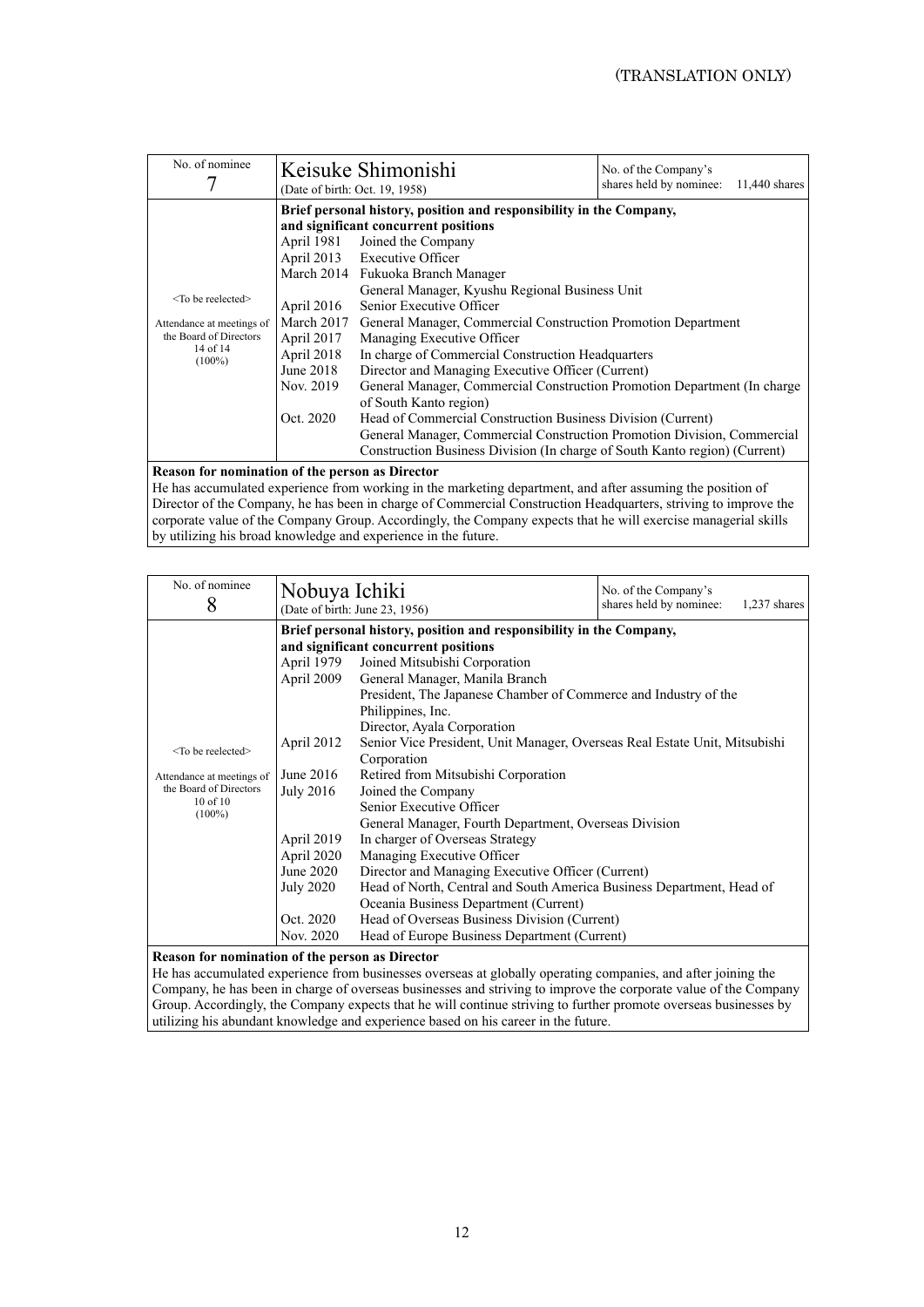| No. of nominee<br>9                                                                                                                                                                                                                                                                                                                                                                                                                                                                           |                                                                                                                                                                                    | Yoshiyuki Murata<br>(Date of birth: July 19, 1954)                                                                                                                                                                                                                                                                                                                                                                                                                                                                                                                                                                                                                                                                                                                                                                                                                                                                                                                                                                                                                                                                                                                                                                                                                 | No. of the Company's<br>0 shares<br>shares held by nominee: |
|-----------------------------------------------------------------------------------------------------------------------------------------------------------------------------------------------------------------------------------------------------------------------------------------------------------------------------------------------------------------------------------------------------------------------------------------------------------------------------------------------|------------------------------------------------------------------------------------------------------------------------------------------------------------------------------------|--------------------------------------------------------------------------------------------------------------------------------------------------------------------------------------------------------------------------------------------------------------------------------------------------------------------------------------------------------------------------------------------------------------------------------------------------------------------------------------------------------------------------------------------------------------------------------------------------------------------------------------------------------------------------------------------------------------------------------------------------------------------------------------------------------------------------------------------------------------------------------------------------------------------------------------------------------------------------------------------------------------------------------------------------------------------------------------------------------------------------------------------------------------------------------------------------------------------------------------------------------------------|-------------------------------------------------------------|
| <to be="" elected="" newly=""><br/>Attendance at meetings of<br/>the Board of Directors</to>                                                                                                                                                                                                                                                                                                                                                                                                  | April 1977<br>Aug. 1996<br><b>May 2000</b><br>April 2003<br>Oct. 2003<br>Jan. 2006<br>April 2006<br>April 2009<br>April 2011<br>April 2013<br>June 2013<br>April 2015<br>June 2020 | Brief personal history, position and responsibility in the Company,<br>and significant concurrent positions<br>Joined TAISEI CORPORATION<br>Manager, Construction Work Sites, Tokyo Branch<br>Construction Manager, Construction Work Sites, Tokyo Branch<br>General Manager (in charge of condominium construction), First Construction<br>Department, Construction Department, Tokyo Branch<br>General Manager, Fourth Construction Department, Construction Department,<br>Tokyo Branch<br>Deputy General Manager, Housing Business Division<br>Representative Executive Vice President, Taisei Housing Corporation<br>Representative Director and President<br>Executive Officer, Kanto Branch Manager, TAISEI CORPORATION<br>Managing Executive Officer, Head of Architecture & Building Division, Head<br>of Building Construction Division, Deputy Head of Corporate Planning Office<br>Director, Managing Executive Officer, Head of Architecture & Building<br>Division, Head of Building Construction Division, Deputy Head of Corporate<br>Planning Office<br>Representative Director and President<br>Representative Director, Vice Chairman of the Board in charge of safety and<br>work style reform (Current)<br>(Significant concurrent positions) |                                                             |
| Outside Director, NIPPON SIGNAL CO., LTD. (scheduled to assume office in June 2021)<br>Reason for nomination of the person as Director<br>After serving as a manager supervising the technology division of a major construction company, he has served as<br>Representative Director of the same company. Accordingly, the Company expects that he will utilize his abundant<br>knowledge of the industry based on his professional career and exercise managerial skills to achieve further |                                                                                                                                                                                    |                                                                                                                                                                                                                                                                                                                                                                                                                                                                                                                                                                                                                                                                                                                                                                                                                                                                                                                                                                                                                                                                                                                                                                                                                                                                    |                                                             |

improvement of technical capabilities and sustainable growth of the Group.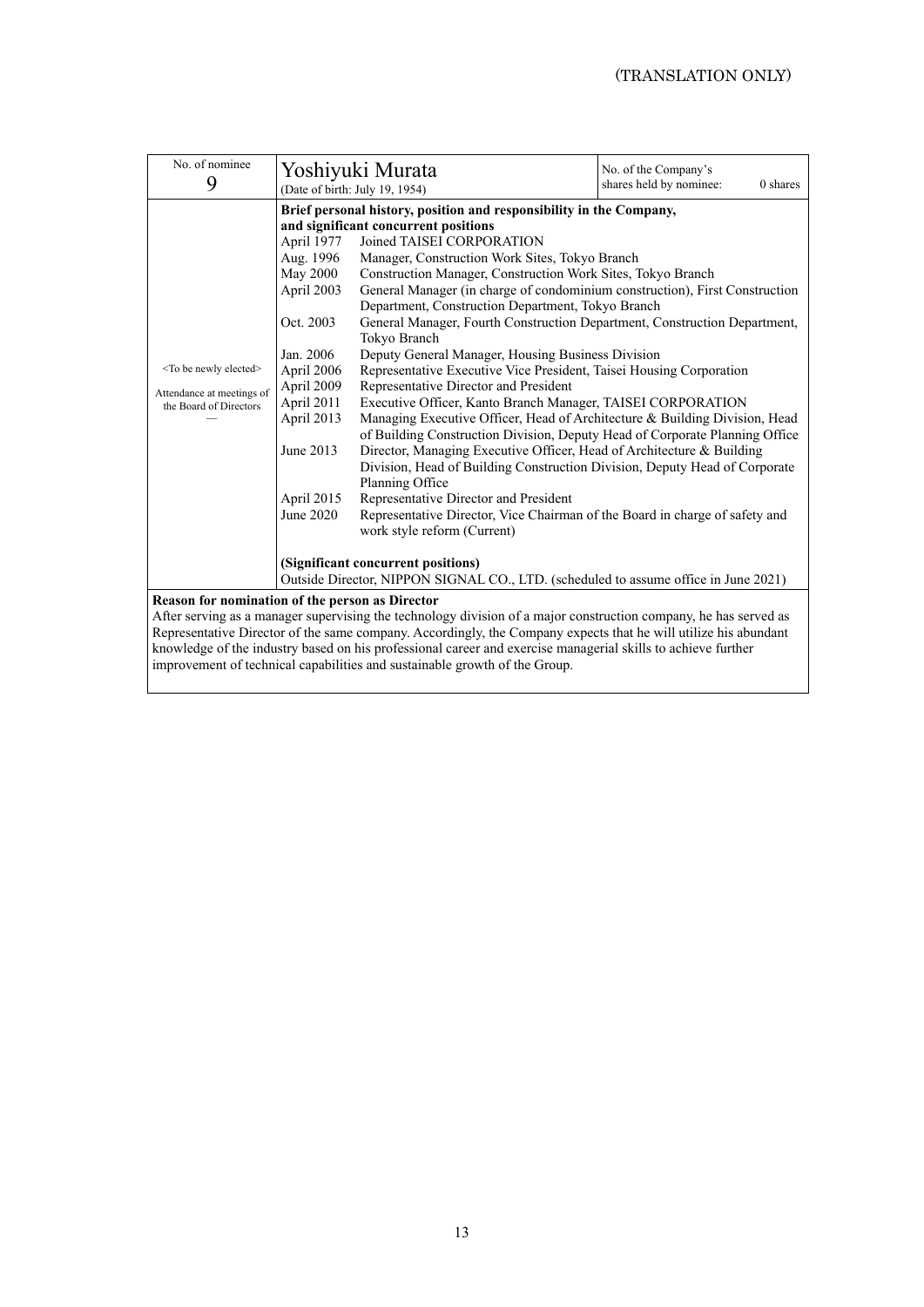|                                                                                                           | Outside Director / Independent Officer                                              |                                                                                                                |                                                               |  |  |
|-----------------------------------------------------------------------------------------------------------|-------------------------------------------------------------------------------------|----------------------------------------------------------------------------------------------------------------|---------------------------------------------------------------|--|--|
| No. of nominee                                                                                            | Kazuyoshi Kimura                                                                    |                                                                                                                | No. of the Company's<br>shares held by nominee: 13,900 shares |  |  |
| 10                                                                                                        | (Date of birth: Nov. 12, 1943)                                                      |                                                                                                                |                                                               |  |  |
|                                                                                                           |                                                                                     |                                                                                                                |                                                               |  |  |
|                                                                                                           |                                                                                     | Brief personal history, position and responsibility in the Company,                                            |                                                               |  |  |
|                                                                                                           | and significant concurrent positions                                                |                                                                                                                |                                                               |  |  |
|                                                                                                           | April 1967                                                                          | Joined The Nikko Securities Inc.                                                                               |                                                               |  |  |
|                                                                                                           |                                                                                     | March 2000 Director and Vice President                                                                         |                                                               |  |  |
|                                                                                                           | June 2001                                                                           | Director and Chairman, Nikko Asset Management Co., Ltd.                                                        |                                                               |  |  |
|                                                                                                           | June 2005                                                                           | Chairman, (Former) Nikko Cordial Securities, Inc.                                                              |                                                               |  |  |
|                                                                                                           | April 2012                                                                          | Advisor, BIC CAMERA INC.                                                                                       |                                                               |  |  |
|                                                                                                           | June 2012                                                                           | Director of the Company (Current)                                                                              |                                                               |  |  |
| $<$ To be reelected $>$                                                                                   |                                                                                     | Outside Auditor and Supervisory Committee Member, SPARX Group Co., Ltd.                                        |                                                               |  |  |
|                                                                                                           | Nov. 2012<br>Director, BIC CAMERA INC.                                              |                                                                                                                |                                                               |  |  |
| Attendance at meetings of                                                                                 | Feb. 2013                                                                           | Representative Director and Chairman                                                                           |                                                               |  |  |
| the Board of Directors                                                                                    | Sep. 2013                                                                           | Representative Director and Chairman, President and Representative                                             |                                                               |  |  |
| 14 of 14<br>$(100\%)$                                                                                     |                                                                                     | Executive Officer                                                                                              |                                                               |  |  |
|                                                                                                           | Jun. 2020                                                                           | Outside Director, Audit and Supervisory Committee Member, SPARX Group                                          |                                                               |  |  |
|                                                                                                           |                                                                                     | Co., Ltd. (Current)                                                                                            |                                                               |  |  |
|                                                                                                           | Aug. 2020                                                                           | Director, Kojima Co., Ltd. (Current)                                                                           |                                                               |  |  |
|                                                                                                           | Sep. 2020                                                                           | Representative Director and President; President Executive Officer, BIC                                        |                                                               |  |  |
|                                                                                                           |                                                                                     | CAMERA INC. (Current)                                                                                          |                                                               |  |  |
|                                                                                                           | (Significant concurrent positions)                                                  |                                                                                                                |                                                               |  |  |
|                                                                                                           | Representative Director and President; President Executive Officer, BIC CAMERA INC. |                                                                                                                |                                                               |  |  |
|                                                                                                           | Director, Kojima Co., Ltd.                                                          |                                                                                                                |                                                               |  |  |
|                                                                                                           | Outside Director, Audit and Supervisory Committee Member, SPARX Group Co., Ltd.     |                                                                                                                |                                                               |  |  |
| Reason for nomination of the person as Outside Director and summary of expected roles                     |                                                                                     |                                                                                                                |                                                               |  |  |
| Utilizing his extensive knowledge of corporate management cultivated over many years through his abundant |                                                                                     |                                                                                                                |                                                               |  |  |
|                                                                                                           |                                                                                     | experience as a business manager, he has provided opinions and remarks from various perspectives and played an |                                                               |  |  |

experience as a business manager, he has provided opinions and remarks from various perspectives and played an important role as chairman of the Nomination Advisory Committee and the Remuneration Advisory Committee. Accordingly, the Company expects that he will continue supervising the Company's management from an independent standpoint.

# **Term of office**

He will have served the position for nine (9) years at the conclusion of this general meeting of shareholders.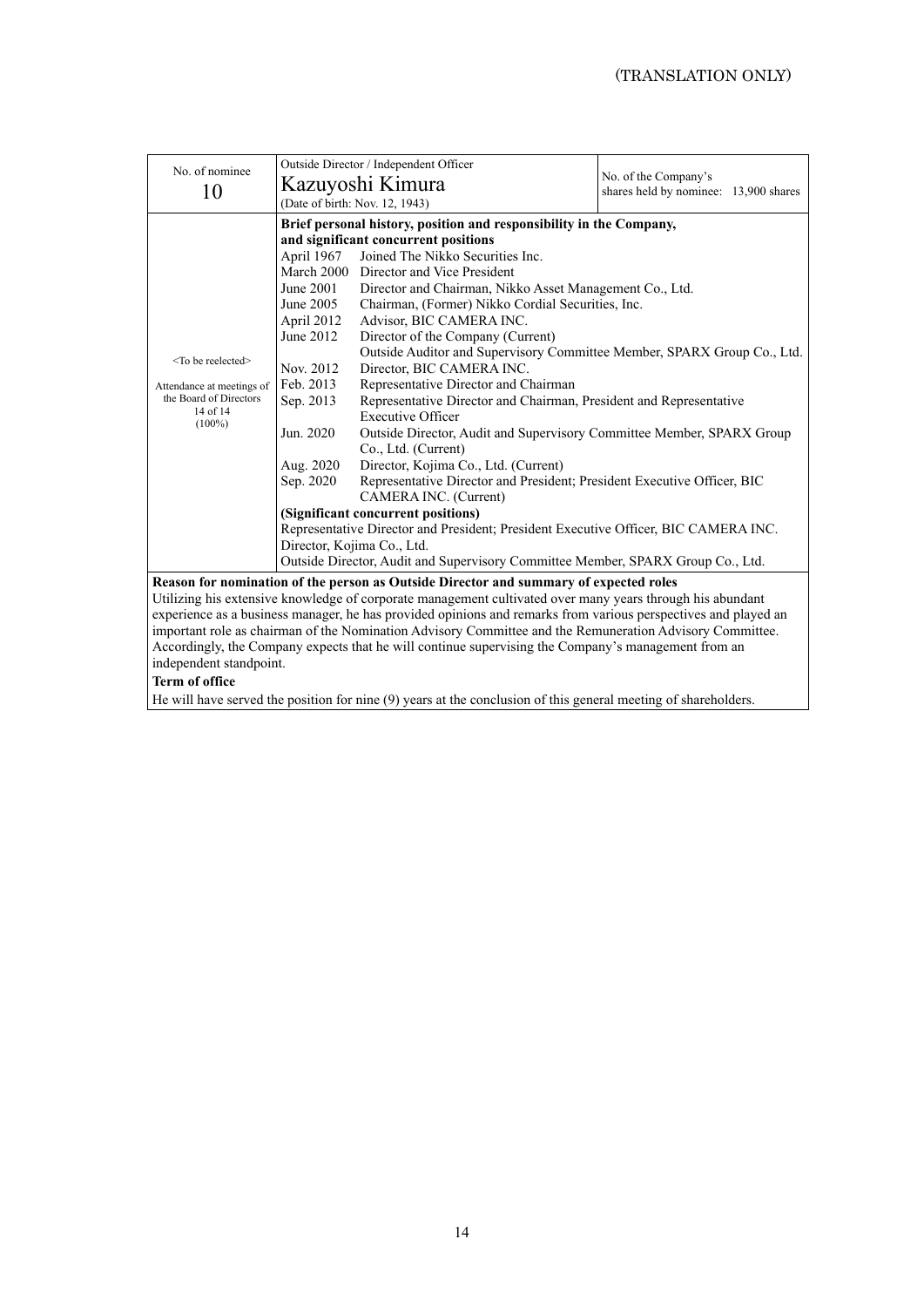| No. of nominee                                                                                                                         | Outside Director / Independent Officer<br>Yutaka Shigemori<br>(Date of birth: June 25, 1949)                                                                     |                                                                                                                                                                                                                                                                                                                                                                                                                                                                                                                                                                                                                                                                                                                                                                                                                                                                                                                      | No. of the Company's<br>shares held by nominee: 13,400 shares |
|----------------------------------------------------------------------------------------------------------------------------------------|------------------------------------------------------------------------------------------------------------------------------------------------------------------|----------------------------------------------------------------------------------------------------------------------------------------------------------------------------------------------------------------------------------------------------------------------------------------------------------------------------------------------------------------------------------------------------------------------------------------------------------------------------------------------------------------------------------------------------------------------------------------------------------------------------------------------------------------------------------------------------------------------------------------------------------------------------------------------------------------------------------------------------------------------------------------------------------------------|---------------------------------------------------------------|
| <to be="" reelected=""><br/>Attendance at meetings of<br/>the Board of Directors<br/><math>13</math> of <math>14</math><br/>(93%)</to> | April 1974<br>July 2002<br>Jan. 2004<br>April 2006<br><b>July 2006</b><br>April 2009<br>June 2012<br>Sep. 2012<br>April 2013<br>April 2015<br>April 2018<br>LTD. | Brief personal history, position and responsibility in the Company,<br>and significant concurrent positions<br>Joined Yasuda Life Insurance Company<br>Director and Ginza Branch Manager<br>Executive Officer, Meiji Yasuda Life Insurance Company<br>Managing Executive Officer (Shikko-yakuin)<br>Managing Executive Officer (Shikko-yaku)<br>Representative Director and President, Meiji Yasuda General Insurance Co.,<br>Ltd.<br>Director<br>Director of the Company (Current)<br>Retired as Director, Meiji Yasuda General Insurance Co., Ltd.<br>Representative Director and President, Wise Total Support, Co., Ltd.<br>Representative Director and President, Wise Networking Co., Ltd. (Current)<br>Representative Director and Chairman, Wise Total Support, Co., Ltd. (Current)<br>(Significant concurrent positions)<br>Outside Director, Audit and Supervisory Committee Member, SINANEN HOLDINGS CO., |                                                               |
|                                                                                                                                        |                                                                                                                                                                  |                                                                                                                                                                                                                                                                                                                                                                                                                                                                                                                                                                                                                                                                                                                                                                                                                                                                                                                      |                                                               |

**Reason for nomination of the person as Outside Director and summary of expected roles**  Utilizing his extensive knowledge of corporate management cultivated over many years through his abundant experience as a business manager, he has played an important role in strengthening governance by providing opinions and remarks from various perspectives. Accordingly, the Company expects that he will continue supervising the Company's management from an independent standpoint.

#### **Term of office**

He will have served the position for nine (9) years at the conclusion of this general meeting of shareholders.

| No. of nominee                                                                                          | Yukiko Yabu                                                                                                 | Outside Director / Independent Officer<br>(Date of birth: June 23, 1958)                                                                   | No. of the Company's<br>shares held by nominee:<br>1,800 shares |  |  |
|---------------------------------------------------------------------------------------------------------|-------------------------------------------------------------------------------------------------------------|--------------------------------------------------------------------------------------------------------------------------------------------|-----------------------------------------------------------------|--|--|
|                                                                                                         | Brief personal history, position and responsibility in the Company,<br>and significant concurrent positions |                                                                                                                                            |                                                                 |  |  |
| $<$ To be reelected $>$<br>Attendance at meetings of<br>the Board of Directors<br>14 of 14<br>$(100\%)$ | April 1981                                                                                                  | Joined Matsushita Electric Industrial Co., Ltd. (current Panasonic Corporation)                                                            |                                                                 |  |  |
|                                                                                                         | April 2006                                                                                                  | Manager, Lifestyle Research Center, Technological Headquarters, Home                                                                       |                                                                 |  |  |
|                                                                                                         | Jan. 2011                                                                                                   | Appliance Company<br>Manager and Trustee, Global Consumer Research Center, Corporate Brand<br>Strategy Headquarters, Panasonic Corporation |                                                                 |  |  |
|                                                                                                         | April 2013                                                                                                  | Trustee in charge of Consumer Research and Group Manager, Global                                                                           |                                                                 |  |  |
|                                                                                                         |                                                                                                             | Marketing Planning Center, Appliances Company                                                                                              |                                                                 |  |  |
|                                                                                                         |                                                                                                             | March 2014 Retired from Panasonic Corporation                                                                                              |                                                                 |  |  |
|                                                                                                         | June 2016                                                                                                   | Director of the Company (Current)                                                                                                          |                                                                 |  |  |
|                                                                                                         | (Significant concurrent positions)                                                                          |                                                                                                                                            |                                                                 |  |  |
|                                                                                                         | Outside Director, Furukawa Electric Co., Ltd.                                                               |                                                                                                                                            |                                                                 |  |  |
|                                                                                                         | Outside Director, IBIDEN CO., LTD. (scheduled to assume office in June 2021)                                |                                                                                                                                            |                                                                 |  |  |

### **Reason for nomination of the person as Outside Director and summary of expected roles**

Utilizing her abundant experience in planning, development, market research, etc., of general consumer merchandise over many years, she has played an important role in strengthening governance by providing useful advice from the perspective of consumers. Accordingly, the Company expects that she will continue supervising the Company's management from an independent standpoint.

She has never in the past been involved in the management of a company except as an outside officer. However, the Company judges she will appropriately fulfill her duties as an Outside Director in the manner that the Company expects, based on the reason described above.

#### **Term of office**

She will have served the position for five (5) years at the conclusion of this general meeting of shareholders.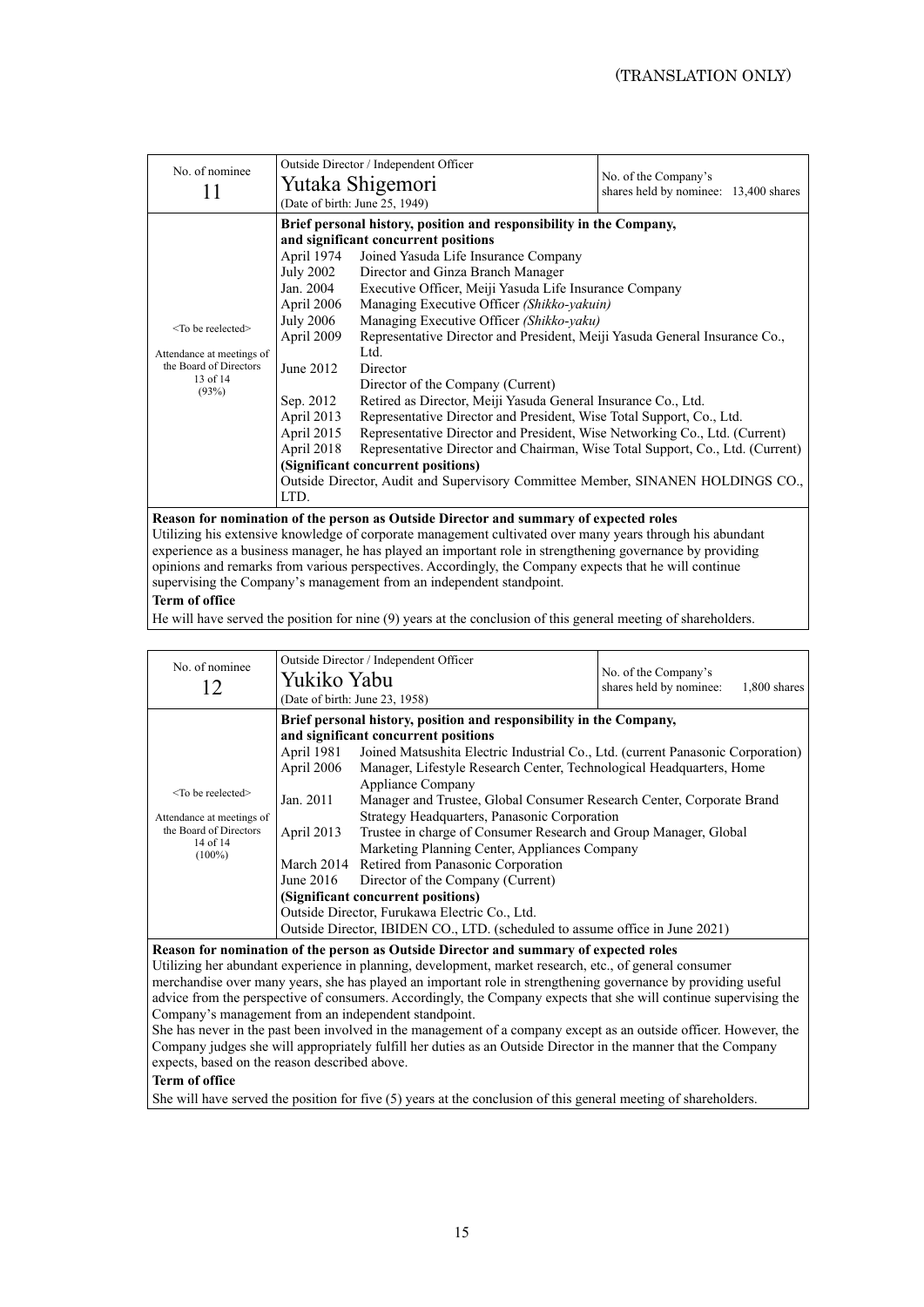| No. of nominee<br>13                                                             |                                                                                                         | Outside Director / Independent Officer<br>Yukinori Kuwano<br>(Date of birth: Feb. 14, 1941)                                                                                                                                                                           | No. of the Company's<br>shares held by nominee: 10,500 shares |  |
|----------------------------------------------------------------------------------|---------------------------------------------------------------------------------------------------------|-----------------------------------------------------------------------------------------------------------------------------------------------------------------------------------------------------------------------------------------------------------------------|---------------------------------------------------------------|--|
| $<$ To be reelected $>$                                                          | Feb. 1993<br>June 1996                                                                                  | Brief personal history, position and responsibility in the Company,<br>and significant concurrent positions<br>April 1963 Joined SANYO Electric Co., Ltd.<br>Member of the Board<br>Managing Member of the Board                                                      |                                                               |  |
| Attendance at meetings of<br>the Board of Directors<br>$10$ of $10$<br>$(100\%)$ | June 1999<br>Nov. 2000<br>April 2004<br>June 2005<br>Nov. 2005<br>June $2006$<br>June 2008<br>June 2020 | Member of the Board and Senior Managing Executive Officer<br>President and COO<br>President, CEO and COO<br>Member of the Board and Councilor<br>Councilor<br><b>Standing Advisor</b><br>Audit & Supervisory Board Member of the<br>Director of the Company (Current) |                                                               |  |

### **Reason for nomination of the person as Outside Director and summary of expected roles**

Utilizing his extensive knowledge of corporate management cultivated over many years through his abundant experience as a corporate manager, he has played an important role in strengthening governance by providing opinions and remarks from various perspectives. Moreover, he has supervised the progress of initiatives for BIM and DX from an executive point of view. Accordingly, the Company expects that he will continue supervising the Company's management from an independent standpoint.

## **Term of office**

He will have served the position for one (1) year at the conclusion of this general meeting of shareholders.

| (Date of birth: Feb. 25, 1965)                                                                                                                                                                                                                                                                                                                                                                                                                                                                                                                                                                                                                                                                                                                                                                                                                                                                                                                                                     | No. of nominee<br>14 |
|------------------------------------------------------------------------------------------------------------------------------------------------------------------------------------------------------------------------------------------------------------------------------------------------------------------------------------------------------------------------------------------------------------------------------------------------------------------------------------------------------------------------------------------------------------------------------------------------------------------------------------------------------------------------------------------------------------------------------------------------------------------------------------------------------------------------------------------------------------------------------------------------------------------------------------------------------------------------------------|----------------------|
| Brief personal history, position and responsibility in the Company,<br>and significant concurrent positions<br>Joined DENTSU INC.<br>April 1988<br>April 1989<br>Joined Smith Barney<br>Sep. 1993<br>Joined Morgan Stanley<br><to be="" reelected=""><br/>Joined Clay Finlay Limited<br/>June 1997<br/>Attendance at meetings of<br/>General Manager, Tokyo Branch<br/>Jan. 2003<br/>the Board of Directors<br/>April 2015<br/>Associate Professor, Faculty of Foreign Studies, Kyorin University (Current)<br/><math>10</math> of <math>10</math><br/><math>(100\%)</math><br/>June 2020<br/>Director of the Company (Current)<br/>(Significant concurrent positions)<br/>Outside Member of the Board (Member of Audit &amp; Supervisory Committee), World Co., Ltd.<br/>Director, Yanai Tadashi Foundation<br/>Associate Professor, Faculty of Foreign Studies, Kyorin University<br/>December 5 perception of the narrow as Outside Director and summary of expected relax</to> |                      |

**Reason for nomination of the person as Outside Director and summary of expected roles**  Having entrepreneurial experience and work experience as a branch manager at a foreign financial institution, she has utilized her extensive global knowledge cultivated through her experience as an educator and translator, her present jobs, to provide opinions and remarks from not only an investor's viewpoint but also various perspectives. Accordingly, the Company expects that she will continue supervising the Company's management from an independent standpoint.

#### **Term of office**

She will have served the position for one (1) year at the conclusion of this general meeting of shareholders.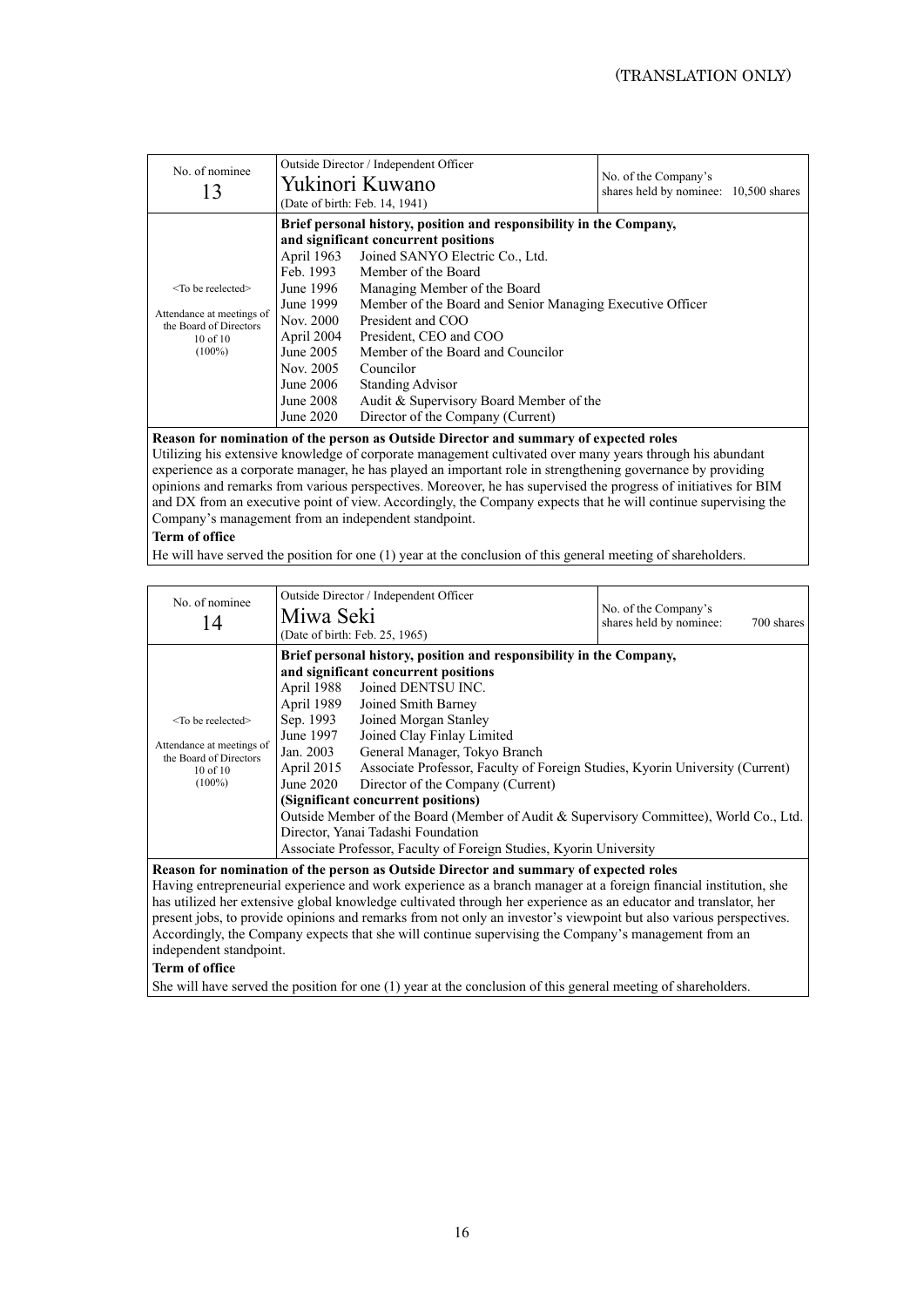- Notes: 1. No beneficial interest exists between the Company and any nominees for the position of Director.
	- 2. Mr. Kazuyoshi Kimura, Mr. Yutaka Shigemori, Ms. Yukiko Yabu, Mr. Yukinori Kuwano and Ms. Miwa Seki are nominees for the position of Outside Director.
	- 3. The Company has entered into agreements with Mr. Kazuyoshi Kimura, Mr. Yutaka Shigemori, Ms. Yukiko Yabu, Mr. Yukinori Kuwano and Ms. Miwa Seki to limit their liability to compensate for damages provided for in Article 423, Paragraph 1 of the Companies Act within the limit stipulated by laws and regulations. If the election of the said nominees is approved and passed as proposed in this proposal, the Company will continue the aforementioned agreement with each of them.
	- 4. The Company has entered into a Directors and Officers liability insurance contract, stipulated in Article 430-3, Paragraph 1 of the Companies Act, with an insurance company. The insurance policy covers damages that may arise when the insured assumes liability for the execution of his or her duties as an officer of the Company during the insurance period. If the election of the nominees for the position of Director is approved and passed as proposed in this proposal, each nominee will be included as the insured under the insurance policy. The contract period of the insurance is one (1) year. The Company will renew the contract prior to the expiration subject to resolution by the Board of Directors.
	- 5. The Company has designated and reported Mr. Kazuyoshi Kimura, Mr. Yutaka Shigemori, Ms. Yukiko Yabu, Mr. Yukinori Kuwano and Ms. Miwa Seki as independent officers as stipulated in the regulations of Tokyo Stock Exchange, Inc. If the election of the said nominees is approved and passed as proposed in this proposal, they will continue to serve as independent officers.
	- 6. A business relationship exists between the Company and BIC CAMERA INC. where Mr. Kazuyoshi Kimura serves as Director. However, the transaction amount has been less than 0.1% of net sales of both parties in the past three (3) fiscal years. Therefore, the relationship does not affect the independence.
	- 7. A business relationship exists between the Company and World Co., Ltd. where Ms. Miwa Seki serves as Member of the Board. However, the transaction amount has been less than 0.1% of net sales of both parties in the past three (3) fiscal years. Therefore, the relationship does not affect the independence.
	- 8. The Company holds shares in Panasonic Corporation, a company that Ms. Yukiko Yabu used to work for. However, its shareholding ratio is less than 0.01% of the issued shares of said party. Therefore, the shareholding does not affect her independence.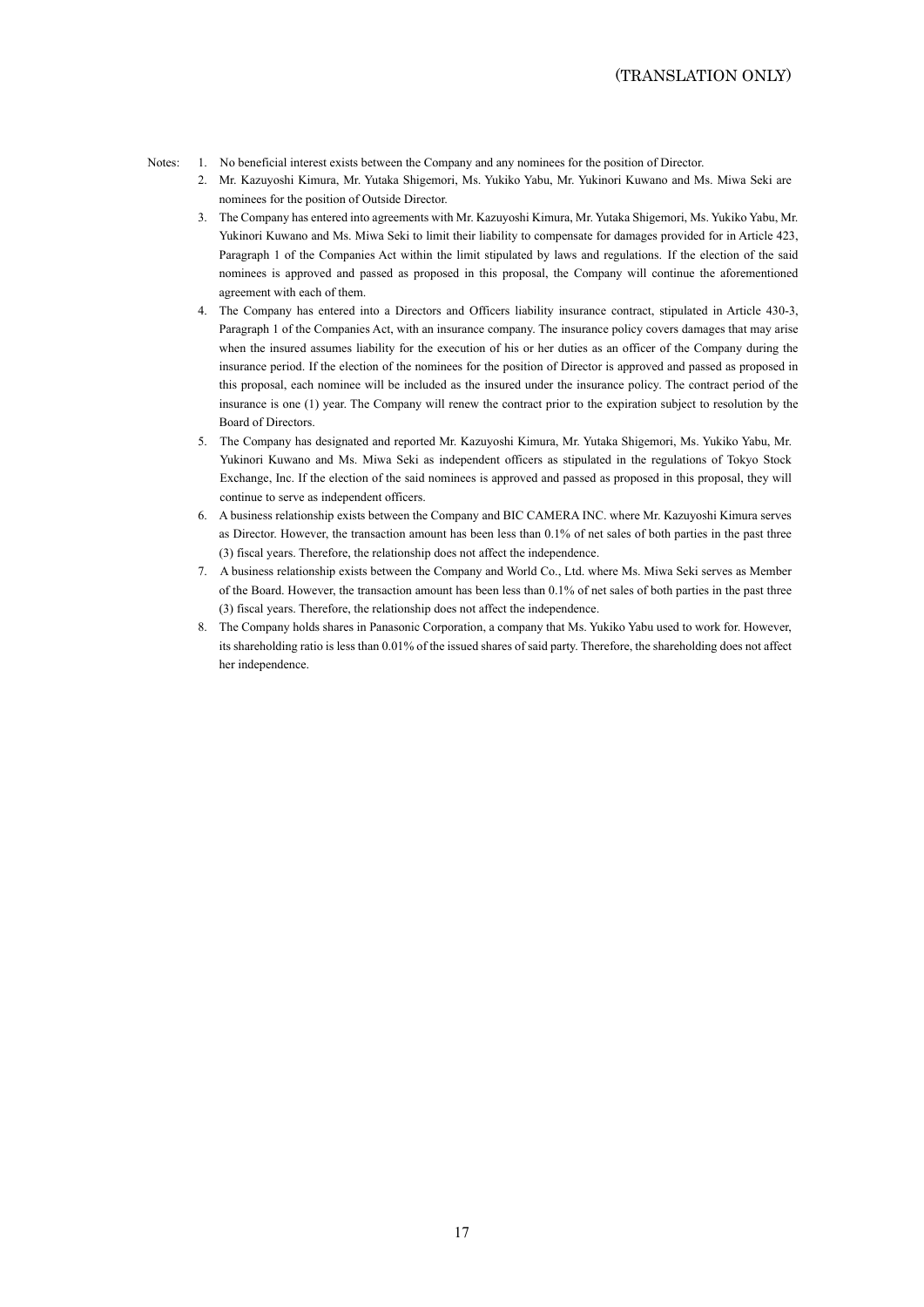# **Proposal 3: Election of Two (2) Audit & Supervisory Board Member**

The term of office of the Audit & Supervisory Board Members, Mr. Tatsushi Nishimura, Mr. Kenji Hirata and Mr. Kazuhiro Iida will expire at the conclusion of this general meeting of shareholders. Accordingly, we propose the election of two (2) new Audit & Supervisory Board Members.

We have established Independence Standards for Outside Officers as described on page 20, and the nominees for Audit & Supervisory Board Member meets these standards.

The Audit & Supervisory Board has given prior approval to this proposal.

The table below lists the nominees for the position of Audit & Supervisory Board Member.

| No. of nominee                                                          | Tadatoshi Maeda<br>(Date of birth: Oct. 14, 1954)                                     |                                                                          | No. of the Company's<br>shares held by nominee:<br>6,300 shares |  |  |
|-------------------------------------------------------------------------|---------------------------------------------------------------------------------------|--------------------------------------------------------------------------|-----------------------------------------------------------------|--|--|
|                                                                         | Brief personal history, position in the Company, and significant concurrent positions |                                                                          |                                                                 |  |  |
|                                                                         | April 1973                                                                            | Joined the Company                                                       |                                                                 |  |  |
|                                                                         | April 2008                                                                            | Department Manager, Design Department, Head Branch Construction Business |                                                                 |  |  |
|                                                                         |                                                                                       | Department                                                               |                                                                 |  |  |
|                                                                         | April 2015                                                                            | Deputy Trustee                                                           |                                                                 |  |  |
|                                                                         | April 2016                                                                            | General Manager (in charge on West Japan), Construction Design Promotion |                                                                 |  |  |
|                                                                         |                                                                                       | Department; In charge of Design (Technology Division)                    |                                                                 |  |  |
| <to be="" elected="" newly=""></to>                                     | April 2017                                                                            | Trustee                                                                  |                                                                 |  |  |
|                                                                         | April 2019                                                                            | <b>Executive Trustee</b>                                                 |                                                                 |  |  |
|                                                                         | April 2020                                                                            | Executive Officer (Current)                                              |                                                                 |  |  |
|                                                                         | Oct. 2020                                                                             | In charge of Construction Systematization Department; General Manager,   |                                                                 |  |  |
|                                                                         |                                                                                       | Construction Planning, Development and Design Department                 |                                                                 |  |  |
|                                                                         | April 2021                                                                            | Deputy Department Manager, Audit & Supervisory Board Members Office      |                                                                 |  |  |
|                                                                         |                                                                                       | (Current)                                                                |                                                                 |  |  |
|                                                                         |                                                                                       |                                                                          |                                                                 |  |  |
| Reason for nomination of the person as Audit & Supervisory Board Member |                                                                                       |                                                                          |                                                                 |  |  |

Having served for many years as a manager responsible for design division of Branch and Head Office, he has abundant knowledge regarding construction technologies. The Company expects that he will conduct highly effective audits with his profound knowledge of frontline operations of both technical and sales departments. Accordingly, the Company judges he will appropriately fulfill his duties as an Audit & Supervisory Board Member, and proposes his appointment as Audit & Supervisory Board Member.

| No. of nominee                                                                  | Outside Audit & Supervisory Board Member / Independent<br>Officer<br>Tatsuji Kishimoto<br>(Date of birth: June 16, 1960) |                                                                    | No. of the Company's<br>shares held by nominee:<br>0 shares |  |  |
|---------------------------------------------------------------------------------|--------------------------------------------------------------------------------------------------------------------------|--------------------------------------------------------------------|-------------------------------------------------------------|--|--|
|                                                                                 | Brief personal history, position in the Company, and significant concurrent positions                                    |                                                                    |                                                             |  |  |
| <to be="" elected="" newly=""></to>                                             | April 1987                                                                                                               | Registered as an attorney at law (Osaka Bar Association) (Current) |                                                             |  |  |
|                                                                                 | April 1996<br>Partner, Kodama and Kishimoto Law Office (currently Shinsei Sougou Law                                     |                                                                    |                                                             |  |  |
|                                                                                 |                                                                                                                          | Office)                                                            |                                                             |  |  |
|                                                                                 | Jan. 2020                                                                                                                | Representative Partner, Shinsei Sougou Law Office (Current)        |                                                             |  |  |
|                                                                                 |                                                                                                                          |                                                                    |                                                             |  |  |
|                                                                                 | (Significant concurrent positions)                                                                                       |                                                                    |                                                             |  |  |
|                                                                                 | Attorney at law                                                                                                          |                                                                    |                                                             |  |  |
|                                                                                 | Representative Partner, Shinsei Sougou Law Office                                                                        |                                                                    |                                                             |  |  |
|                                                                                 | Outside Audit & Supervisory Board Member, CHARLE CO., LTD.                                                               |                                                                    |                                                             |  |  |
| Reason for nomination of the person as Outside Audit & Supervisory Board Member |                                                                                                                          |                                                                    |                                                             |  |  |

He has been serving as an attorney at law for many years, and has expertise and abundant knowledge of corporate legal affairs. The Company expects that as an Outside Audit & Supervisory Board Member who is a legal expert, he will play an important role in auditing the compliance of business execution by the Company's Directors and improving the internal control system. Accordingly, the Company proposes his appointment as Audit & Supervisory Board Member.

He has never in the past been involved in the management of a company except as an outside officer. However, the Company judges he will appropriately fulfill his duties as an Outside Audit & Supervisory Board Member in the manner that the Company expects, based on the reason described above.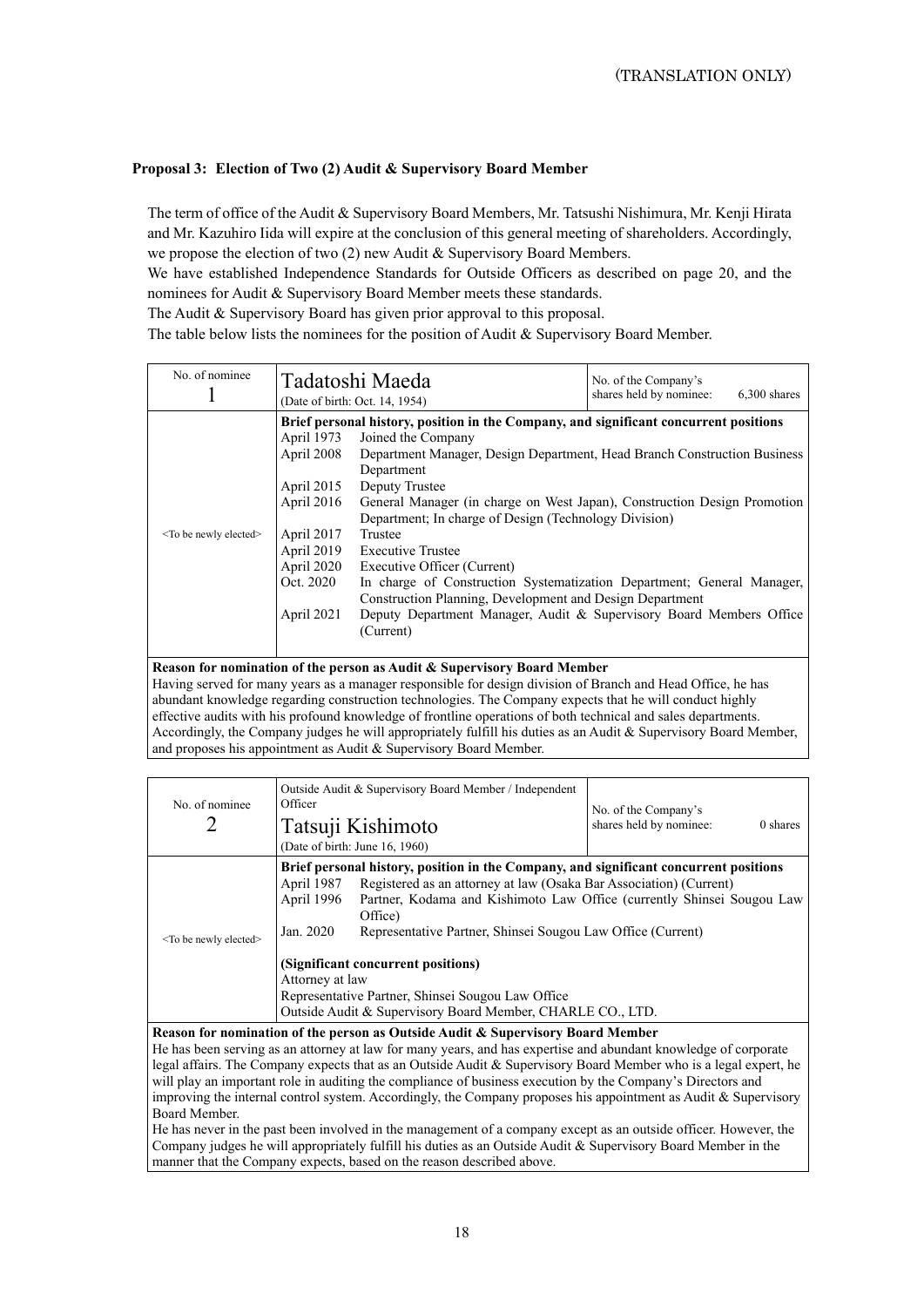- Notes: 1. No beneficial interest exists between the Company and the nominees for the position of Audit & Supervisory Board Member.
	- 2. Mr. Tatsuji Kishimoto is a nominee for the position of Outside Audit & Supervisory Board Member.
	- 3. If the election of Mr. Tadatoshi Maeda and Mr. Tatsuji Kishimoto is approved and passed as proposed in this proposal, the Company will enter into an agreement with them to limit their liability to compensate for damages provided for in Article 423, Paragraph 1 of the Companies Act within the limit stipulated by laws and regulations.
	- 4. The Company has entered into a Directors and Officers liability insurance contract, stipulated in Article 430-3, Paragraph 1 of the Companies Act, with an insurance company. The insurance policy covers damages that may arise when the insured assumes liability for the execution of his or her duties as an officer of the Company during the insurance period. If the election of the nominees for the position of Audit & Supervisory Board Member is approved and passed as proposed in this proposal, each nominee will be included as the insured under the insurance policy. The contract period of the insurance is one (1) year. The Company will renew the contract prior to the expiration subject to resolution by the Board of Directors.
	- 5. If the election of Mr. Tatsuji Kishimoto is approved and passed as proposed in this proposal, the Company will designate and report him as an independent officer as stipulated in the regulations of Tokyo Stock Exchange, Inc.
	- 6. There is no advisory contract and transaction between Shinsei Sougou Law Office, which Mr. Tatsuji Kishimoto currently belongs to, and the Company.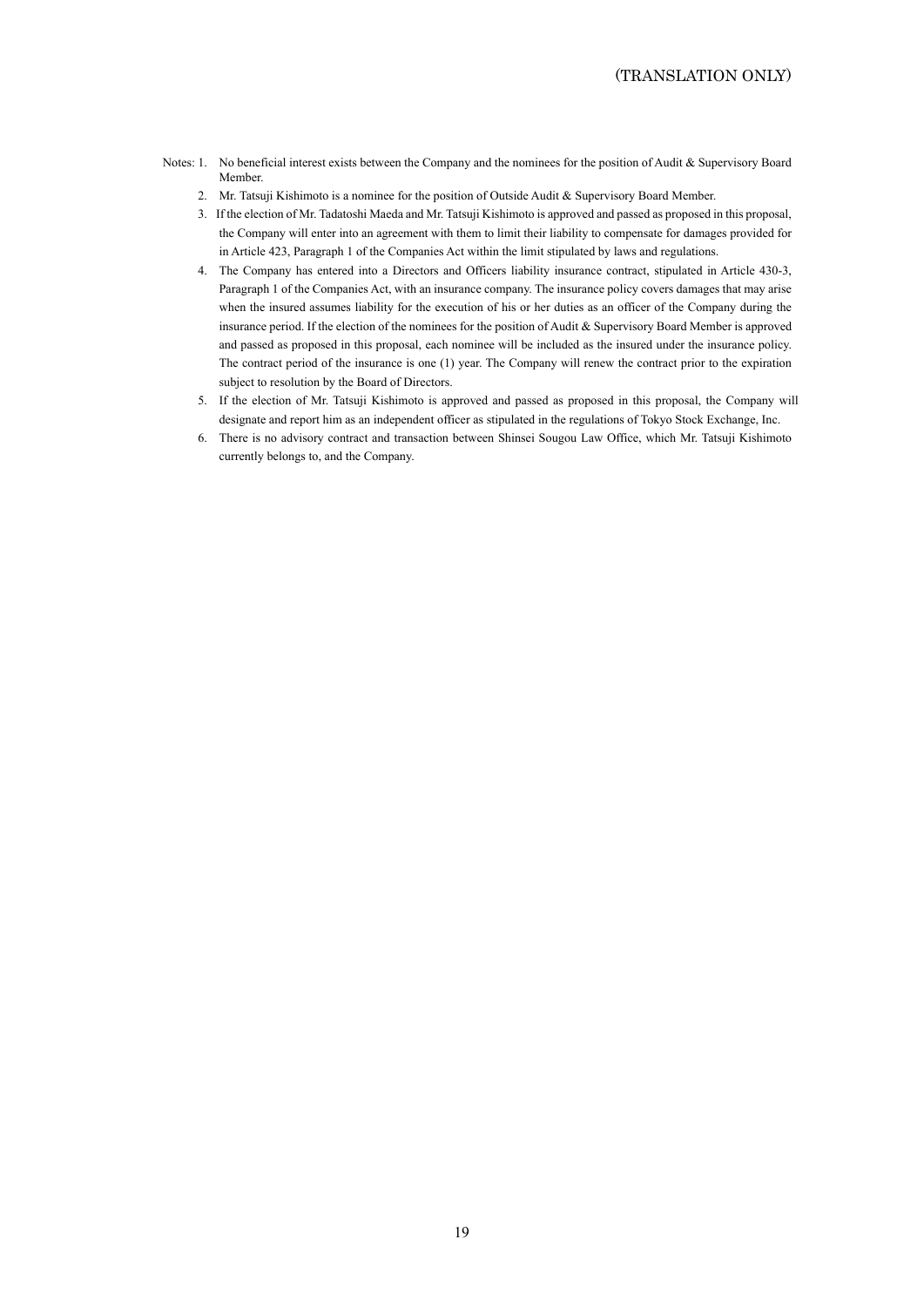### **<Independence Standards for Outside Officers>**

The Company judges outside Directors, outside Audit & Supervisory Board Members (hereinafter collectively referred to as "outside Officers"), or candidates for outside Officers as independent if they do not fall under any of the following items as a result of the investigation conducted by the Company as far as reasonably possible:

- i. Executors of operations Note 1 of the Company and its affiliates (hereinafter collectively referred to as the "Company Group");
- ii. Those for whom the Company Group is a major business partner  $N<sub>ote</sub>$  2 or their executors of operations;
- iii. Major business partners of the Company Group  $N^{ote 3}$  or their executors of operations;
- iv. Major shareholders of the Company (Those who own directly or indirectly 10% or more of the total voting rights) or their executors of operations;
- v. Those 10% or more of whose total voting rights are owned directly or indirectly by the Company Group or their executors of operations;
- vi. Those who belong to the auditing firm that is the financial auditor of the Company Group;
- vii. Attorneys, certified public accountants, licensed tax accountants, consultants and the like who receive a large amount Note 4 of monetary or other property benefits other than officers remuneration from the Company Group;
- viii. Those who belong to corporations, cooperatives, and the like including law firms, auditing firms, tax accountant corporations, and consulting firms, which receive a large amount Note 4 of monetary or other property benefits from the Company Group;
- ix. Council members or other executors of operations of bodies including corporations and cooperatives which, or persons who receive a large amount Note 4 of donations or assistance from the Company Group;
- x. In cases where Directors for operational execution, or full-time Audit & Supervisory Board Members concurrently serve as outside Directors or outside Audit & Supervisory Board Members of other companies, Directors for operational execution, Executive Officers *(shikko-yaku)*, Executive Officers *(shikko-yakuin)*, or managers and other employees of said companies;
- xi. Those who have fallen under the definition of the above ii to x in the last three years
- xii. In cases where those who fall under the definition of the above i to x are important persons  $N_{\text{ote}}$  5, their spouses or relatives within the second degree of kinship.
- \*1. "Executors of operations" refer to Directors, Executive Officers *(shikko-yaku)*, Executive Officers *(shikko-yakuin)*, employees who execute operations, council members, or those equivalent thereto and employees of corporations and other bodies, as well as those who have belonged to the Company Group in the past even once (excluding outside officers).
- \*2. "Those for whom the Company Group is a major business partner" refer to persons who have received from the Company the payment of 2% or more of their consolidated annual sales in the most recent fiscal year.
- \*3. "Major business partners of the Company Group" refer to persons who pay the Company 2% or more of its consolidated annual sales in the most recent fiscal year, or who loaned the Company 2% or more of its consolidated total assets at the end of the most recent fiscal year.
- \*4. "A large amount" refers to, in terms of the average for the past three fiscal years, ¥10 million or more for individuals, more than 2% of the consolidated sales or total revenues of said bodies for bodies including corporations and cooperatives.
- \*5. "Important persons" refer to Directors (excluding outside Directors), Audit & Supervisory Board Members (excluding outside Audit & Supervisory Board Members), Executive Officers *(shikko-yakuin)* and employees who are senior managers in the position of general managers or higher.